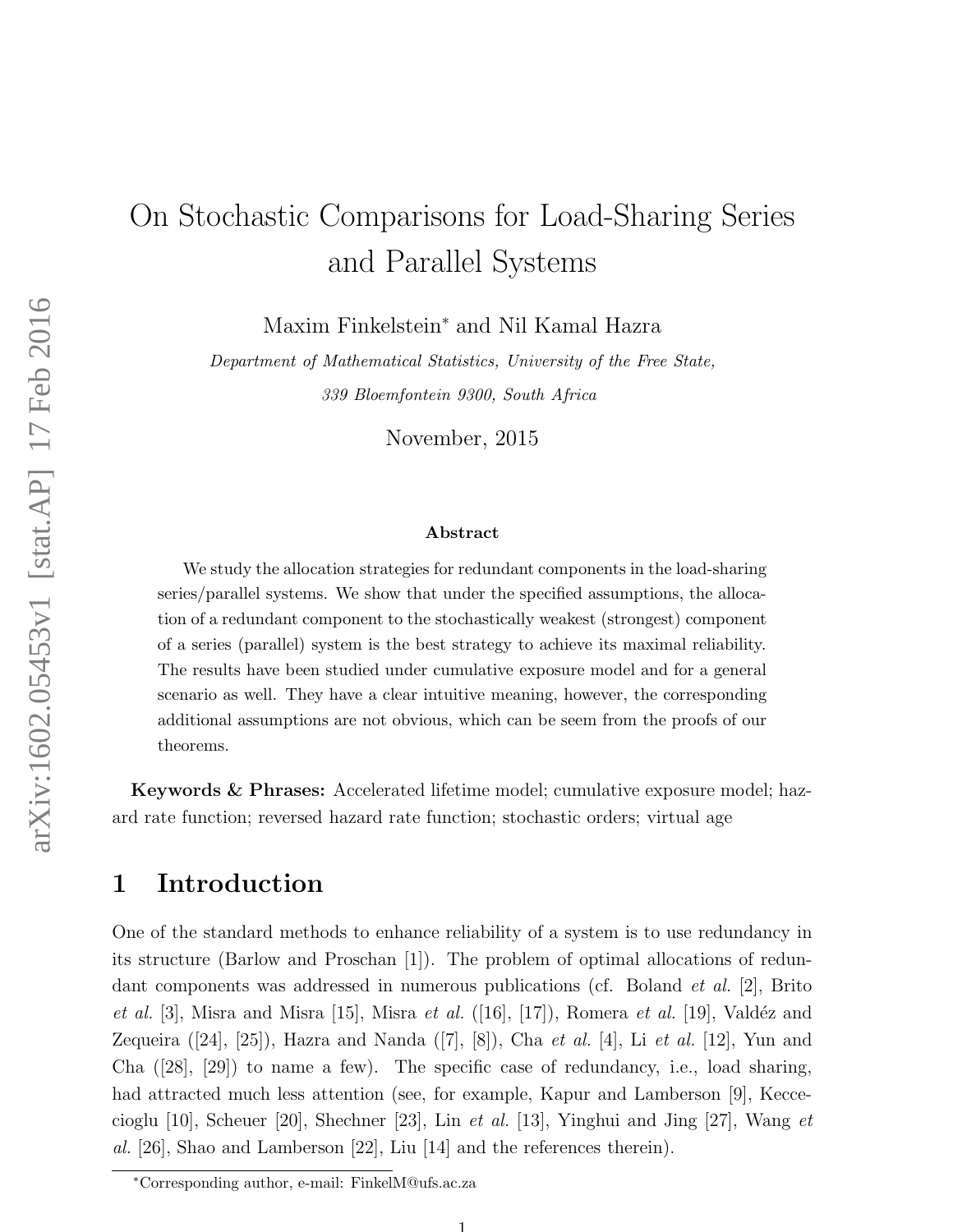The load-sharing systems can be often encountered in practice, as a tool for decreasing electrical or mechanical stresses and therefore, increasing the corresponding reliability characteristics. The popular examples are: generators used in a power plant, CPU in a multiprocessor computer system, cables in a suspension bridge, valves or pumps used in a hydraulic system, bolts used to hold a mechanical system, etc. However, most of the relevant papers in the literature deal only with the specific case when the components of the load sharing systems are described by the exponentially distributed lifetimes. There are very few references where the systems with components having arbitrary lifetime distributions have been considered (see for example, Liu [14], and Yun and Cha [28]). The reason for that is that, for a general case, one must be able to recalculate the time that an item had spent in one regime (decreased load) after switching to another (full load).

In this paper we consider load-sharing series and parallel systems (formed by components having arbitrary lifetime distributions) when one of the components of the system shares load with another component. We want to obtain the best allocation strategy that maximizes reliability of our system. Similar and more general settings for systems without load sharing are widely studied in the literature (see, e.g., Boland *et al.* [2], Brito *et al.* [3], Misra and Misra [15], Misra *et al.* ([16], [17]), Romera *et al.* [19], Valdéz and Zequeira ([24], [25])) However, to the best of our knowledge, there are no relevant results in the literature for the load sharing systems with arbitrary distributions of component's lifetimes. The obtained in this paper results have a clear intuitive meaning similar to the case of 'ordinary' redundancy (without load sharing). On the other hand, due to the load sharing and subsequent recalculation of age a number of additional issues come into play that should be properly formulated and adequately described mathematically. This will be done in our paper.

For any continuous random variable X, denote by  $F_X(\cdot)$  the cumulative distribution function, the probability density function by  $f_X(\cdot)$  (whenever exists), the survival function by  $F_X(\cdot)$ , the hazard (failure) rate function by  $r_X(\cdot)$ , and the reversed hazard rate function by  $\tilde{r}_X(\cdot)$ .

Consider a parallel system formed by two components, namely, A and B. Assume that both A and B are initially sharing load, and after the failure of one component, the other one switches over to the full load condition. Without loss of generality, let the total load for a system be 1 and components A and B share  $\alpha$  and  $(1 - \alpha)$  of it, respectively. Denote by  $X$  and  $Y$  the random variables representing the lifetimes of  $A$  and  $B$  under a full load and by  $X^*$  and  $Y^*$  those for the load sharing, respectively. As the lifetime of a component in a partial load condition should be larger than that in the full load condition, we can use stochastic reasoning employed in accelerated life modeling (ALM) (see. e.g., Nelson [18] and Finkelstein [6]). Thus, in accordance with the linear version of the ALM, we can write for both components the following relationships

$$
F_{X^*}(t) = F_X(g(\alpha)t) \quad \text{for all } t \ge 0
$$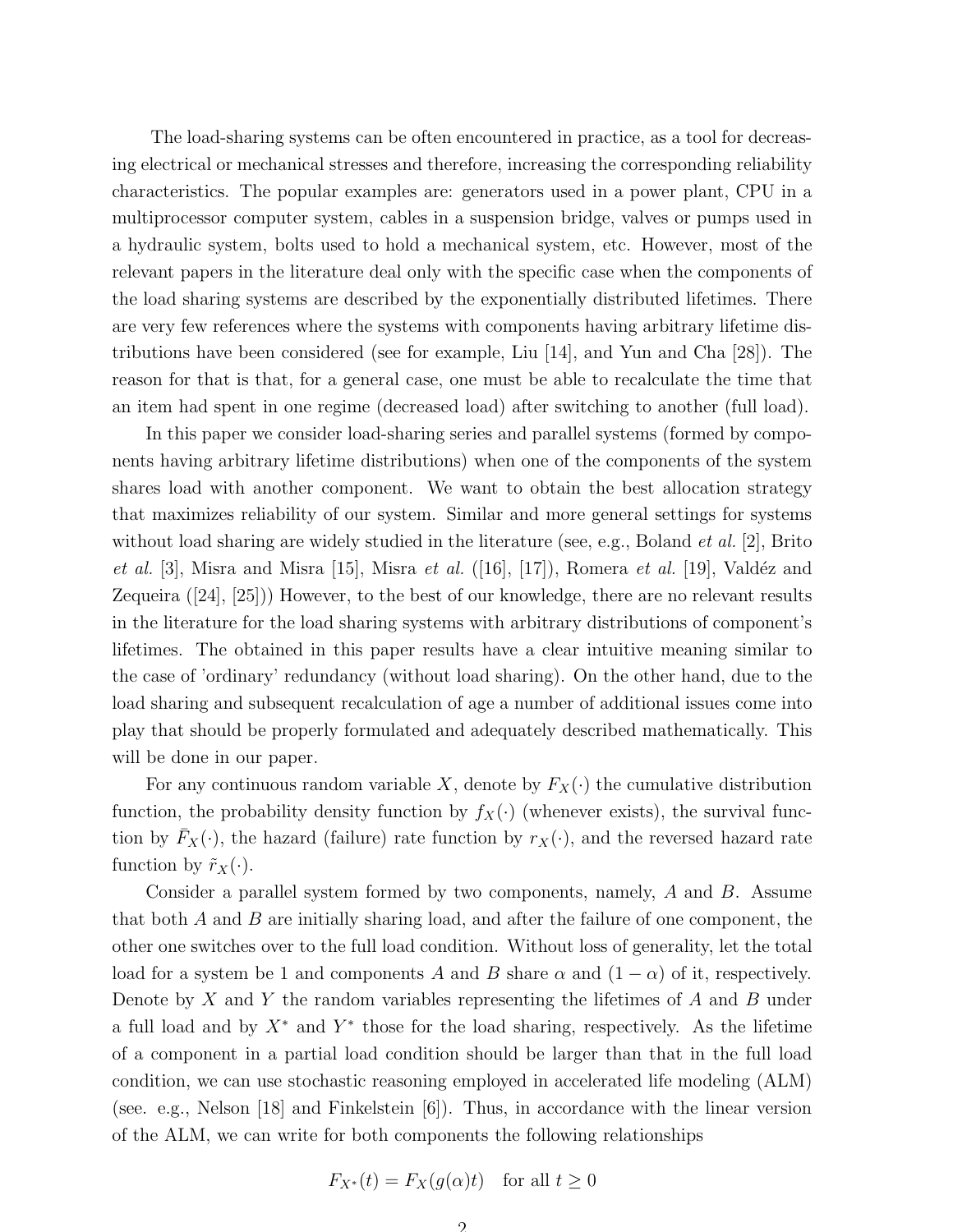$$
F_{Y^*}(t) = F_Y(h(1 - \alpha)t) \quad \text{for all } t \ge 0,
$$

where both  $g(\cdot)$  and  $h(\cdot)$  satisfy: (i)  $0 \le g(\alpha) \le 1$  and  $0 \le h(1-\alpha) \le 1$ , for all  $\alpha \in [0,1]$ , and (ii) both  $g(\cdot)$  and  $h(\cdot)$  are strictly increasing functions. The simplest specific case of these functions is when  $g(\alpha) = \alpha$  and  $h(1 - \alpha) = 1 - \alpha$ , however our assumptions allow for a more practically important setting when dependence on the load sharing factor  $\alpha$ is more general.

Suppose now that the component A was operating under a partial load in  $(0, u)$ , and was switched to the full load at time  $t = u$  due to the failure of the component B. Thus, we must recalculate the component's age t before the switching and obtain its initial age after the switching to be called the *virtual age* (see, e.g., Kijima [11] and Finkelstein [5]). Denote it by  $\omega(u)$ . The virtual age satisfies the following natural conditions: (i)  $0 \leq \omega(u) \leq u$  for all  $u \geq 0$ , and (ii)  $\omega(\cdot)$  is an increasing function. Let us call  $\{\omega(\cdot), g(\cdot)\}\$  the *set of model functions* for A. For the 'reverse' scenario, when the component A fails before the component  $B$ , denote the virtual age of the component  $B$ by  $\gamma(u)$  and the corresponding set of model functions by  $\{\gamma(\cdot), h(\cdot)\}\$ . Denote also the lifetime of the described load sharing system by  $X \oplus Y$ . Then the corresponding survival function is given by (cf. Yun and Cha [28])

$$
\bar{F}_{X \oplus Y}(t) = \bar{F}_X(g(\alpha)t)\bar{F}_Y(h(1-\alpha)t) \n+ \int_0^t \frac{\bar{F}_X(t-u+\omega(u))}{\bar{F}_X(\omega(u))}\bar{F}_X(g(\alpha)u)h(1-\alpha)f_Y(h(1-\alpha)u)du \n+ \int_0^t \frac{\bar{F}_Y(t-u+\gamma(u))}{\bar{F}_Y(\gamma(u))}\bar{F}_Y(h(1-\alpha)u)g(\alpha)f_X(g(\alpha)u)du.
$$
\n(1)

Indeed, the first term in the r.h.s corresponds to the case when both components did not fail in  $[0, t)$ , whereas the second and the third terms correspond to the cases when one of the components had failed and the other was functioning under the full load after that.

Consider now a series (resp. parallel) system formed by n independent components with lifetimes  $X_1, X_2, \ldots, X_n$ . Let a redundant component for load sharing with the lifetime  $Y$  be available for allocation to one of the components of the system. Then, the natural question is: how to allocate  $Y$  in the system in order to maximize its reliability in a suitable stochastic sense? Define, for  $i = 1, 2, \ldots, n$ ,

$$
U_i = \min\{X_1, \ldots, X_{i-1}, X_i \oplus Y, X_{i+1}, \ldots, X_n\},\
$$

and

$$
V_i = \max\{X_1, \ldots, X_{i-1}, X_i \oplus Y, X_{i+1}, \ldots, X_n\},\
$$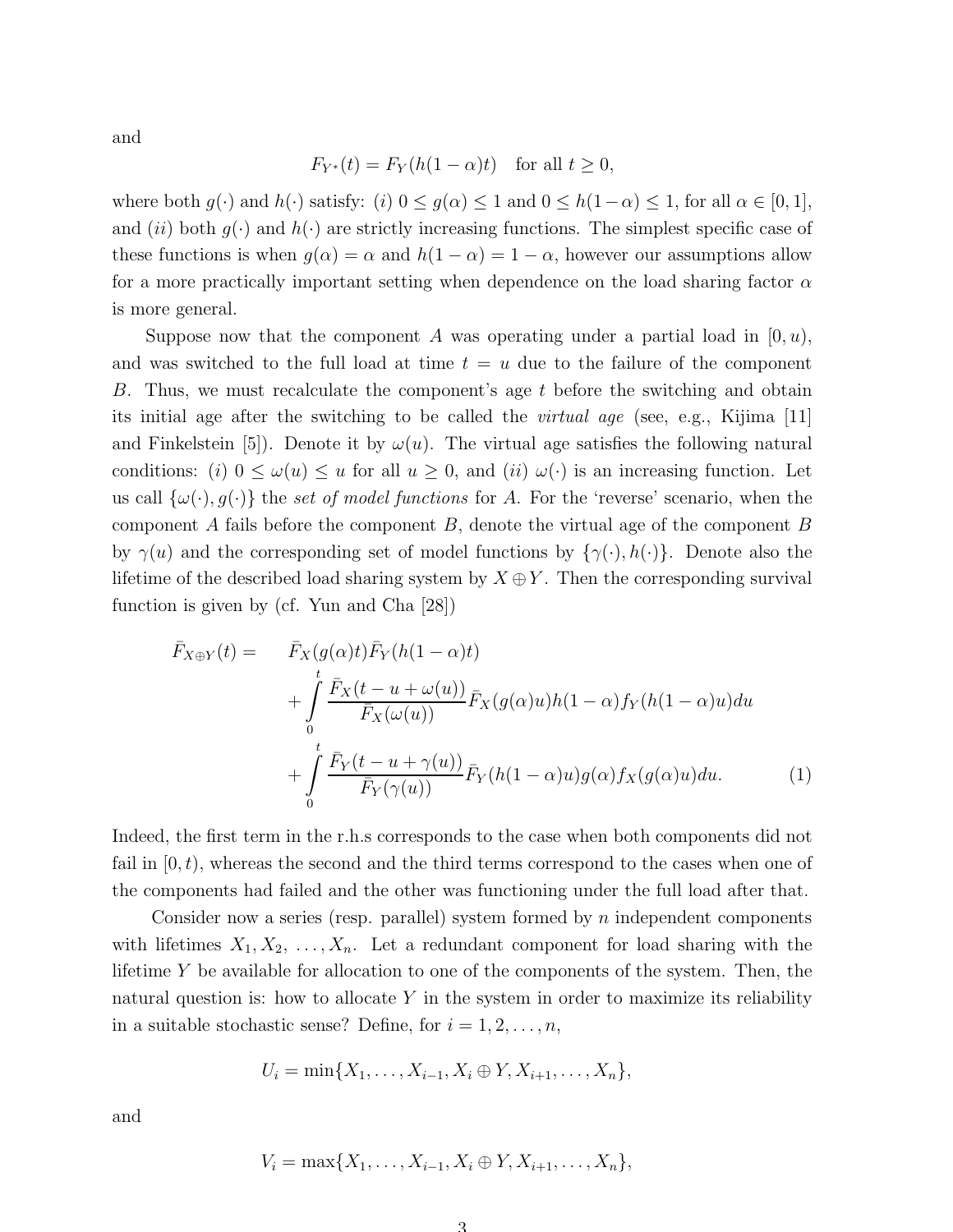where the operation  $X_i \oplus Y$  means that Y is sharing load with  $X_i$ . Thus,  $U_i$  (resp.  $V_i$ ) represents the lifetime of a series (resp. parallel) system where the component Y is sharing load with the *i*th component  $X_i$ . Note also that in case of ordinary (not load sharing redundancy), this problem obviously, does not exist for parallel systems as all  $n+1$  components will be functioning independently, whereas in the case of load sharing, the corresponding dependence takes place.

In order to achieve the optimal (maximal) reliability of our system, certain measures for comparison of reliability characteristics should be employed. It is well-known that stochastic ordering is a very useful tool for comparing lifetimes. Many different types of stochastic orders have been developed and studied in the literature. For example, usual stochastic order compares two reliability functions, hazard rate order compares two failure rate functions, whereas the reversed hazard rate order compares two reversed hazard rate functions (see Shaked and Shanthikumar [21] for encyclopaedic information on stochastic orders). For the sake of completeness, we give the following definitions of stochastic orders that will be used in our paper.

Definition 1.1 *Let* X *and* Y *be two continuous nonnegative random variables with re*spective supports  $(l_X, u_X)$  and  $(l_Y, u_Y)$ , where  $u_X$  and  $u_Y$  may be positive infinite, and  $l_X$ and  $l_Y$  *may be zero. Then,* X *is said to be smaller than* Y *in* 

*1. hazard rate (hr) order, denoted as*  $X \leq_{hr} Y$ *, if* 

$$
\frac{\bar{F}_Y(x)}{\bar{F}_X(x)}
$$
 is increasing in  $x \in (0, \max(u_X, u_Y)),$ 

*which can equivalently be written as*

$$
r_X(x) \ge r_Y(x), \quad where \, defined;
$$

2. reversed hazard rate (rhr) order, denoted as  $X \leq_{rhr} Y$ , if

$$
\frac{F_Y(x)}{F_X(x)}
$$
 is increasing in  $x \in (\min(l_X, l_Y), \infty)$ ,

*which can equivalently be written as*

$$
\tilde{r}_X(x) \leq \tilde{r}_Y(x)
$$
, where defined;

*3.* usual stochastic (st) order, denoted as  $X \leq_{st} Y$ , if

$$
\bar{F}_X(x) \le \bar{F}_Y(x) \quad \text{for all } t \in (0, \infty).
$$

The following diagram shows the chain of implications among the stochastic orders as discussed above.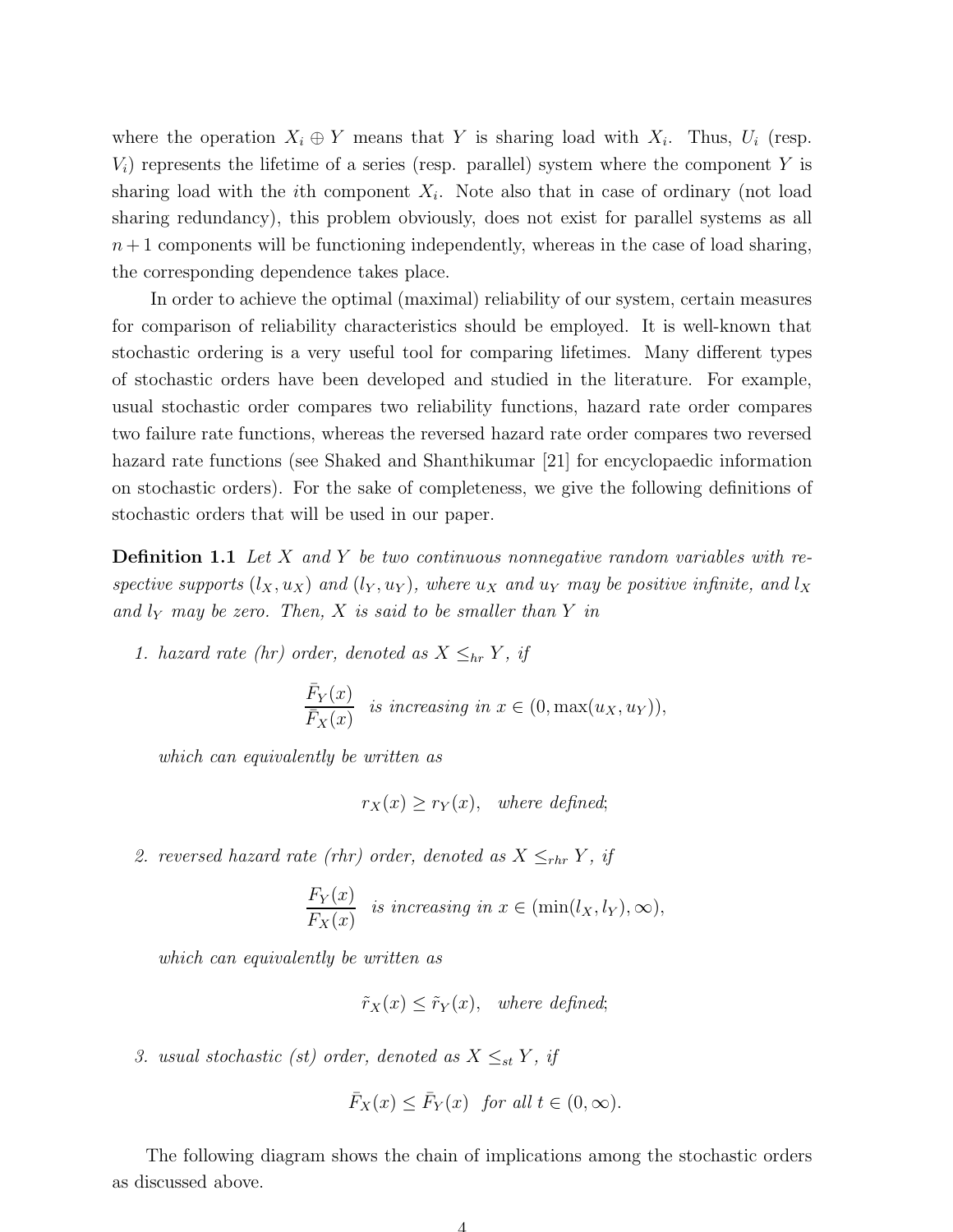$$
X \leq_{hr} Y
$$
  

$$
\searrow X \leq_{st} Y.
$$
  

$$
X \leq_{rhr} Y
$$

Thus the hazard rate order and the reversed hazard rate order are stronger than usual stochastic order. Throughout the paper, increasing and decreasing, as usually means nonincreasing and non-decreasing, respectively. The random variables considered in this paper are all nonnegative. For convenience of notation, we write  $Z = \min\{X_3, X_4, \ldots, X_n\}$ and  $W = \max\{X_3, X_4, \ldots, X_n\}.$ 

The rest of the paper is organized as follows. In Section 2, we consider allocation strategies for load-sharing series (resp. parallel) systems. We compare different variants of these systems with respect to the usual stochastic order and under the assumption of the cumulative exposure model. We generalize these results in Section 3. Finally, the concluding remarks are given in Section 3.

## 2 Stochastic Comparisons under the Cumulative Exposure Model

As was stated in the Introduction, when a component of a load sharing system is switched from the partial load to a full load, its age should be recalculated. The cumulative exposure model or its equivalents (see, e.g., Nelson [18] and Finkelstein [6]) that is widely used in accelerated life testing, is a popular and efficient way to do so. In this section, we also use this model for the corresponding age recalculation. Consider the load-sharing system as discussed in (1). In accordance with the reasoning similar to the cumulative exposure model, e.g., for the component  $X$ , we have the following relation for the virtual age after switching:

$$
F_{X^*}(t) = F_X(g(\alpha)t) = F_X(\omega(t)),
$$

which immediately gives us  $\omega(t) = g(\alpha)t$  for all  $t \geq 0$ . Thus, the virtual age of a component after the switching to the full load is smaller than the age before switching and, in accordance with our assumptions, is given by the linear function. Note that this function also defines the scale transformation in the argument of the corresponding distribution function under partial load (ALM). In a similar way we can also calculate the virtual age  $\gamma(t)$  for the component Y. Note that it was also implicitly assumed that the 'form' of the corresponding remaining lifetime distribution function for the full load does not depend on when the switching to the full load had occurred (only initial/virtual age differs i.e., the baseline distribution is the same).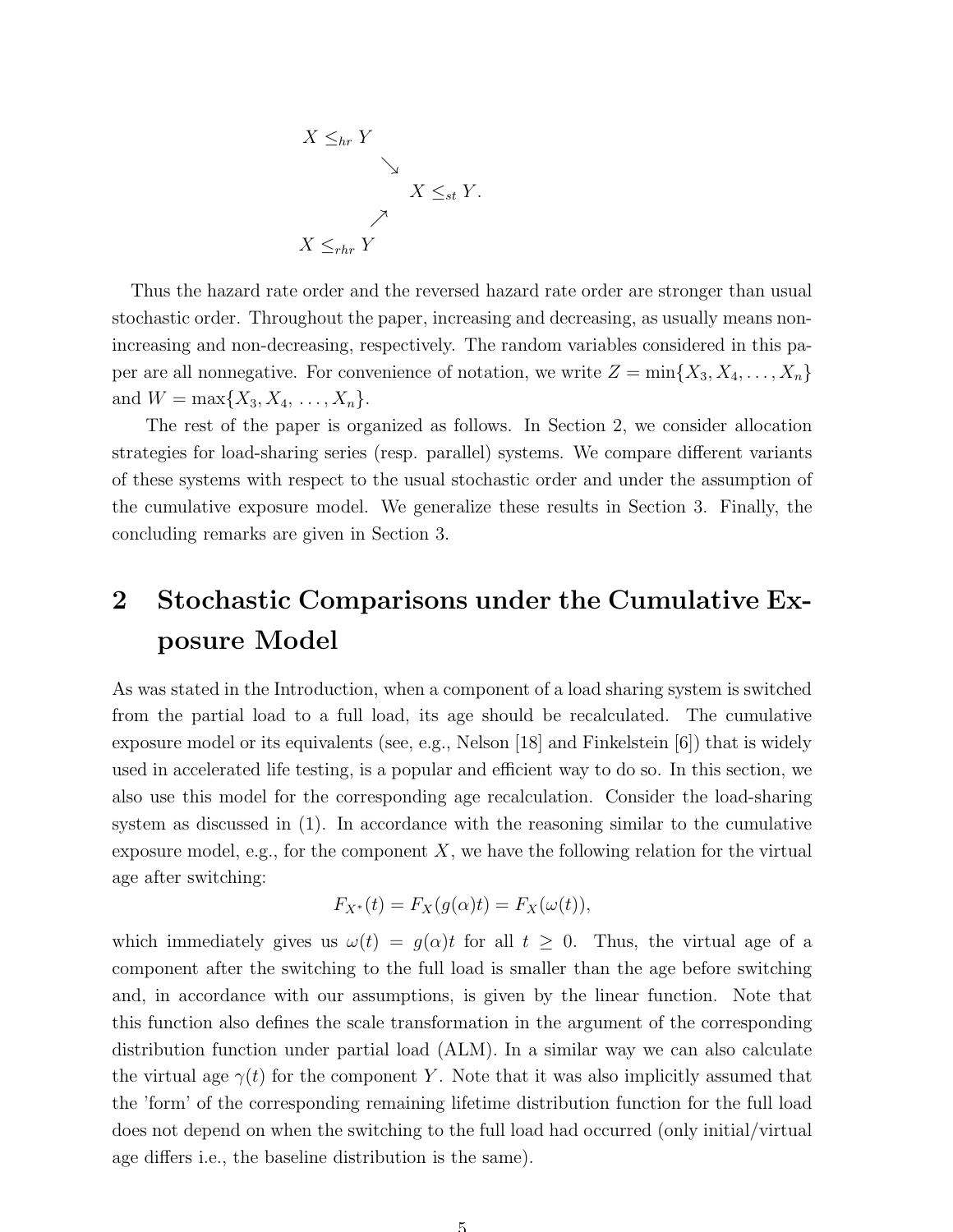In what follows in this section, we will formulate and analyze several practically important stochastic comparisons of interest for the case of the linear virtual age described above. Note that, this linear virtual age is, in fact, a consequence of our assumption that the accumulated exposure model holds. In the next section, we will not rely on this assumption and, similar to (1) will consider the case of general, not necessarily linear virtual ages. For the sake of presentation, we will omit now all the proofs that are just specific cases of general results of the next section, for which the detailed proofs will be given. Thus, the contents of the current section can have practical importance, whereas the results of Section 3 are more theoretical.

Suppose that we have two different components, and one redundant component that can be used in a load sharing scenario with any of the two components. Then, the following theorem holds (see the proof of Theorem 3.1).

**Theorem 2.1** *Let*  $\{\omega_1(\cdot), g_1(\cdot)\}\$ ,  $\{\omega_2(u), g_2(\cdot)\}\$  *and*  $\{\gamma(\cdot), h(\cdot)\}\$  *be the sets of model functions for*  $X_1$ ,  $X_2$  *and*  $Y$ *, respectively. Suppose that the following conditions hold.* 

- (*i*)  $X_1 \geq_{st} X_2$ .
- (ii)  $\omega_1(u) = g_1(\alpha)u \leq g_2(\alpha)u = \omega_2(u)$  and  $\gamma(u) = h(1-\alpha)u$ , for all  $0 \leq \alpha \leq 1$  and  $u \geq 0$ .

Then, 
$$
X_1 \oplus Y \geq_{st} X_2 \oplus Y
$$
.

For convenience, let us say that one component (system) is stronger (weaker) than another if its lifetime is larger (smaller) in the sense of the usual stochastic ordering. If another ordering is used, then we will add the corresponding description where necessary. Thus this theorem states that if the redundant component for load sharing is allocated to the stronger component, then the system with load sharing will be also stronger. This result can be, of course, intuitively anticipated as the same holds for ordinary, not load sharing systems with active (hot) or standby (cold) redundant component. However, an important feature of our result is that additionally we need an ordering between virtual ages. Otherwise, the proposed ordering does not necessarily hold as the following counterexample shows.

**Counterexample 2.1** Let  $X_1$  and  $X_2$  be two independent random variables representing *the lifetimes of two components with failure rates* 1 *and* 1.2*, respectively. Further, let* Y *be another random variable representing the lifetime of a redundant component with the failure rate* 2*.* Assume that  $X_1$ ,  $X_2$  and Y are independent. Let  $\omega_1(u) = g_1(\alpha)u = 0.5u$ ,  $\omega_2(u) = g_2(\alpha)u = 0.25u$  and  $\gamma(u) = h(1 - \alpha)u = 0.5u$ , for all  $u \ge 0$ . Then,  $X_1 \ge_{st} X_2$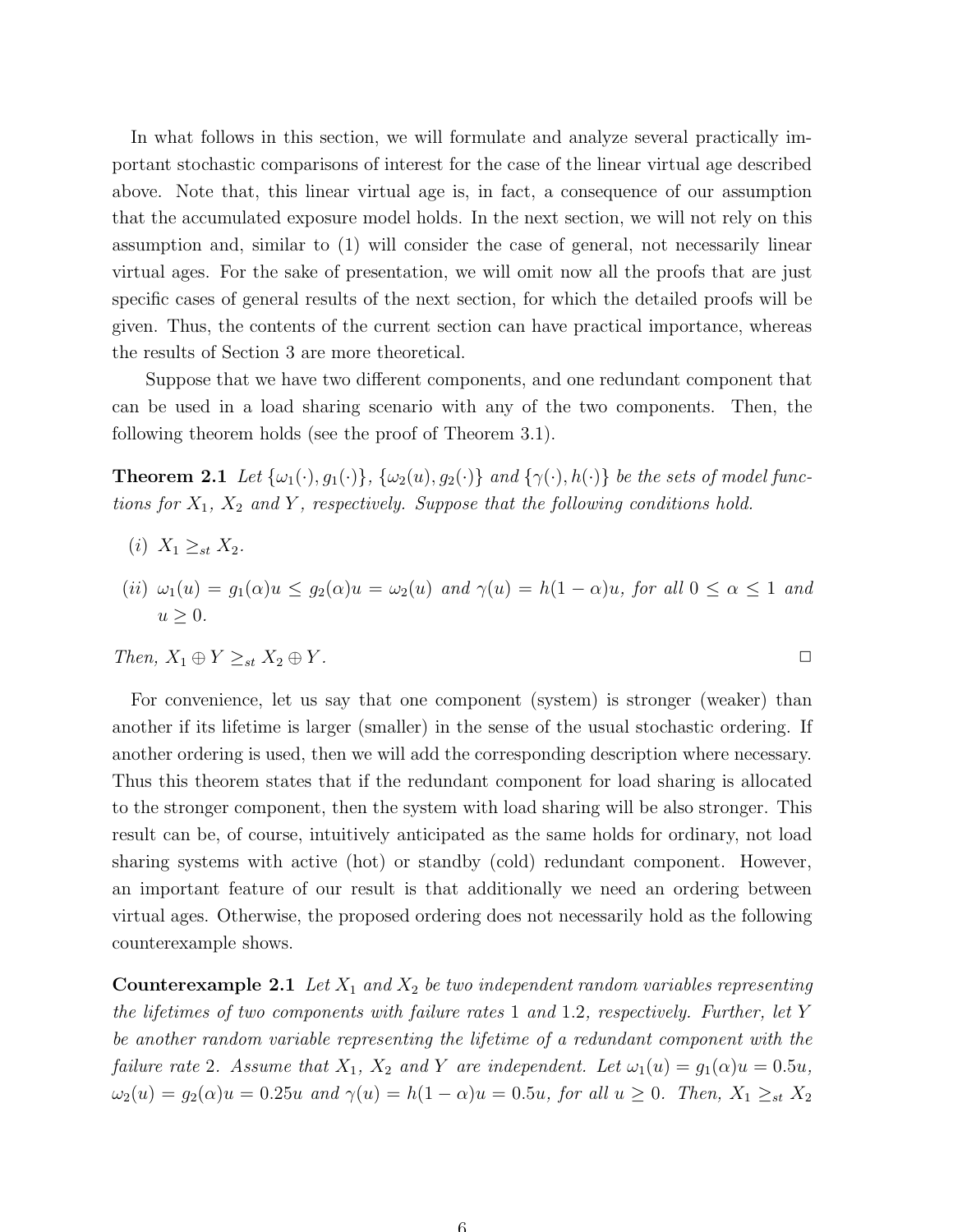*but*  $\omega_1(u) \nleq \omega_2(u)$ *. Denote:*  $e_0(t) = \overline{F}_{X_1 \oplus Y}(t) - \overline{F}_{X_2 \oplus Y}(t)$ *. Then, for all*  $t \geq 0$ *,* 

$$
e_0(t) = \int_0^t \left[ \bar{F}_{X_1}(t - u + \omega_1(u)) - \bar{F}_{X_2}(t - u + \omega_2(u)) \right] dF_Y(h(1 - \alpha)u)
$$
  
+ 
$$
\int_0^t \left[ \bar{F}_{X_1}(g_1(\alpha)u) - \bar{F}_{X_2}(g_2(\alpha)u) \right] d\bar{F}_Y(t - u + \gamma(u))
$$
  
= 
$$
\int_0^t e^{-u} \left[ e^{-(t - u + 0.5u)} - e^{-1.2(t - u + 0.25u)} \right] du + \int_0^t e^{-2(t - u + 0.5u)} \left[ e^{-0.5u} - e^{-0.3u} \right] du.
$$

It is easy to prove that  $e_0(t)$  is not always nonnegative, and hence  $X_1 \oplus Y \not\geq_{st} X_2 \oplus Y$ . $\Box$ The following example illustrates the result given in the above theorem.

**Example 2.1** Let  $X_1$  and  $X_2$  be two independent random variables representing the life*times of two components with failure rates*  $\lambda_1$  *and*  $\lambda_2$ *, respectively, where*  $0 < \lambda_1 \leq \lambda_2$ *. Furthermore, let* Y *be another random variable representing the lifetime of a redundant component with the failure rate*  $\mu$  ( $> 0$ ). Assume that  $X_1$ ,  $X_2$  and Y are independent. Let  $\omega_1(u) = g_1(\alpha)u = \alpha^2 u$ ,  $\omega_2(u) = g_2(\alpha)u = \alpha u$  and  $\gamma(u) = h(1-\alpha)u = (1-\alpha)u$ , for *all*  $0 \le \alpha \le 1$  *and*  $u \ge 0$ *. Then all conditions given in Theorem 2.1 are satisfied. Hence,*  $X_1 \oplus Y \geq_{st} X_2 \oplus Y$ .

In the following theorem we compare two series systems where each system has a component which shares partial load with a redundant component. We show that if we allocate the redundancy to the weakest component of a series system then the resulting system becomes optimal in the sense of usual stochastic order (see the proof of Theorem 3.2).

**Theorem 2.2** *Let*  $\{\omega_1(\cdot), g_1(\cdot)\}\$ ,  $\{\omega_2(u), g_2(\cdot)\}\$  *and*  $\{\gamma(\cdot), h(\cdot)\}\$  *be the sets of model functions for*  $X_1$ ,  $X_2$  *and*  $Y$ *, respectively. Suppose that the following conditions hold.* 

- (*i*)  $X_1 \leq_{hr} X_2$ .
- (ii)  $\omega_1(u) = g_1(\alpha)u \leq g_2(\alpha)u = \omega_2(u)$  and  $\gamma(u) = h(1-\alpha)u$ , for all  $0 \leq \alpha \leq 1$  and  $u > 0$ .

 $Then, U_1 \geq_{st} U_2.$ 

The following corollary immediately follows from Theorem 2.2.

**Corollary 2.1** Let  $\{\omega_i(\cdot), g_i(\cdot)\}\)$  be the set of model functions for  $X_i$ ,  $i = 1, 2, \ldots, n$ , and  $\{\gamma(\cdot), h(\cdot)\}\;$  be that for Y. Suppose that the following conditions hold.

(i)  $X_1 \leq_{hr} X_2 \leq_{hr} \cdots \leq_{hr} X_n$ .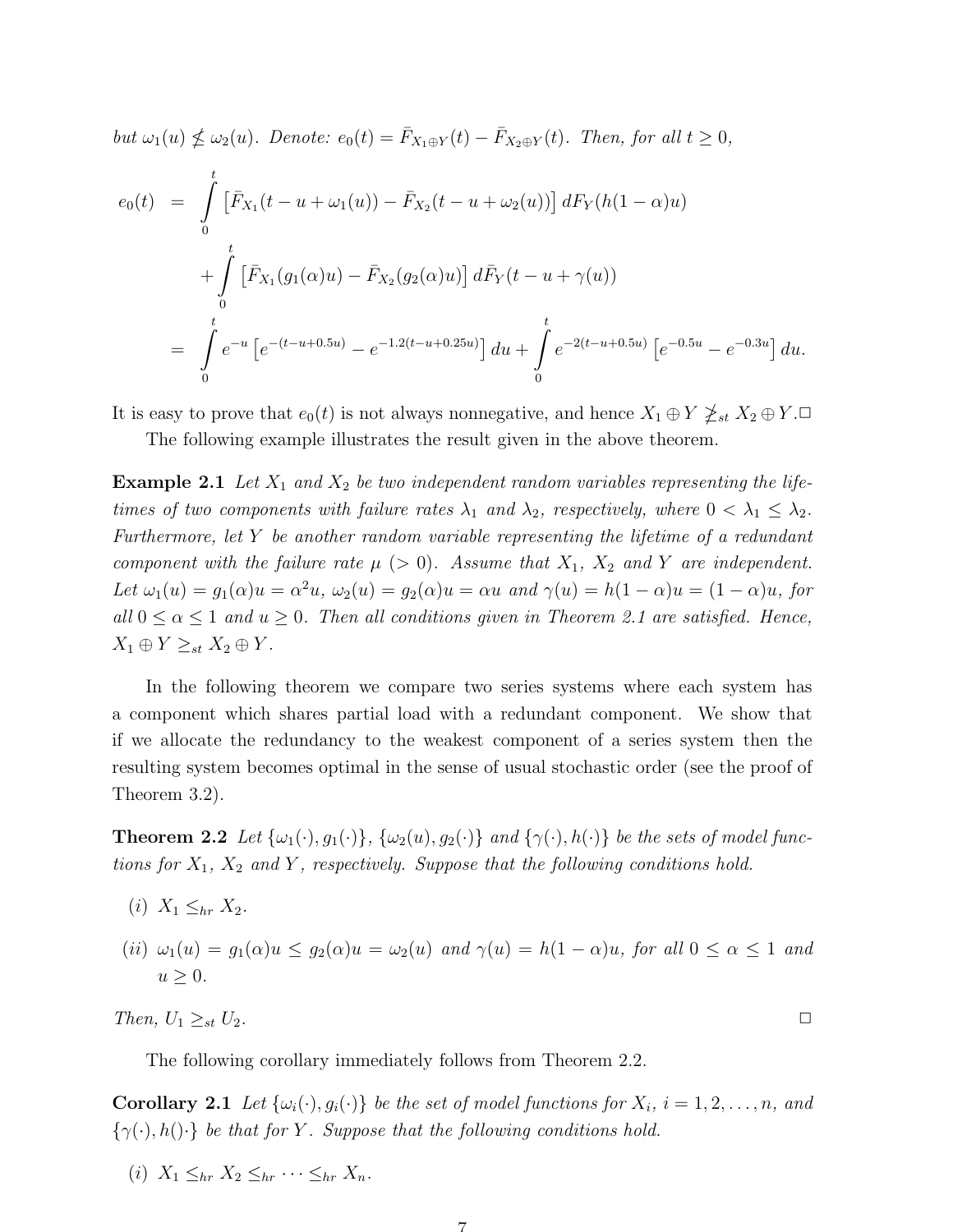(*ii*) 
$$
\omega_1(u) = g_1(\alpha)u \leq \omega_2(u) = g_2(\alpha)u \leq \cdots \leq \omega_n(u) = g_n(\alpha)u
$$
 and  $\gamma(u) = h(1 - \alpha)u$ ,  
for all  $0 \leq \alpha \leq 1$  and  $u \geq 0$ .

Then, 
$$
U_1 \geq_{st} U_2 \geq_{st} \cdots \geq_{st} U_n
$$
.

Theorem 2.2 can be illustrated by the following example.

**Example 2.2** Let  $X_1, X_2, \ldots, X_n$  be *n* independent random variables representing the *lifetimes of n components with failure rates*  $\lambda_1, \lambda_2, \ldots, \lambda_n$ , respectively, where all  $\lambda_i$ 's are *positive with*  $\lambda_1 \geq \lambda_2$ . Further, let Y be another random variable representing the lifetime *of a redundant component with the failure rate*  $\mu$  ( $>$  0). Assume that all  $X_i$ 's and Y are *independent.* Let  $\omega_1(u) = g_1(\alpha)u = \alpha^2 u$ ,  $\omega_2(u) = g_2(\alpha)u = \alpha u$  and  $\gamma(u) = h(1 - \alpha)u =$  $(1 - \alpha)u$ , for all  $0 \le \alpha \le 1$  and  $u \ge 0$ . It can be seen that all the conditions given in *Theorem 2.2 are satisfied. Hence,*  $U_1 \geq_{st} U_2$ .

The intuitive meaning of Theorem 2.2 is also quite clear: to allocate the redundant component to the weakest component of the system. However, distinct from the previous theorem and additional to 'intuitive reasoning' the weakest component is understood in the sense of the hazard rate ordering. This is an important observation that could not be foreseen without a proper proof. The following counterexample shows that the condition  $X_1 \leq_{hr} X_2$  given in Theorem 2.2 can not be replaced by  $X_1 \leq_{st} X_2$ .

**Counterexample 2.2** *Fix*  $n = 2$ *. Let*  $X_1$ *,*  $X_2$  *and*  $Y$  *be independent random variables with cumulative distribution functions given by*

$$
F_{X_1}(t) = \begin{cases} \frac{t}{3}, & \text{for } 0 \le t \le 3\\ 1, & \text{for } t \ge 3, \end{cases}
$$

$$
F_{X_2}(t) = \begin{cases} \frac{t^2}{3}, & \text{for } 0 \le t \le 1\\ \frac{t^2+3}{12}, & \text{for } 1 \le t \le 3\\ 1, & \text{for } t \ge 3 \end{cases}
$$

*and*

$$
F_Y(t) = 1 - e^{-3t}
$$
, for  $t > 0$ ,

*respectively.* Then, it is easy to verify that  $X_1 \leq_{st} X_2$  but  $X_1 \nleq_{hr} X_2$ . Further, let  $\omega_1(u) = g_1(\alpha)u = 0.01u, \ \omega_2(u) = g_2(\alpha)u = 0.1u \ and \ \gamma(u) = h(1-\alpha)u = 0.9u.$  Note that *condition (ii)* given in Theorem 2.2 is satisfied. Denote:  $e_1(t) = \overline{F}_{U_1}(t) - \overline{F}_{U_2}(t)$ . Then,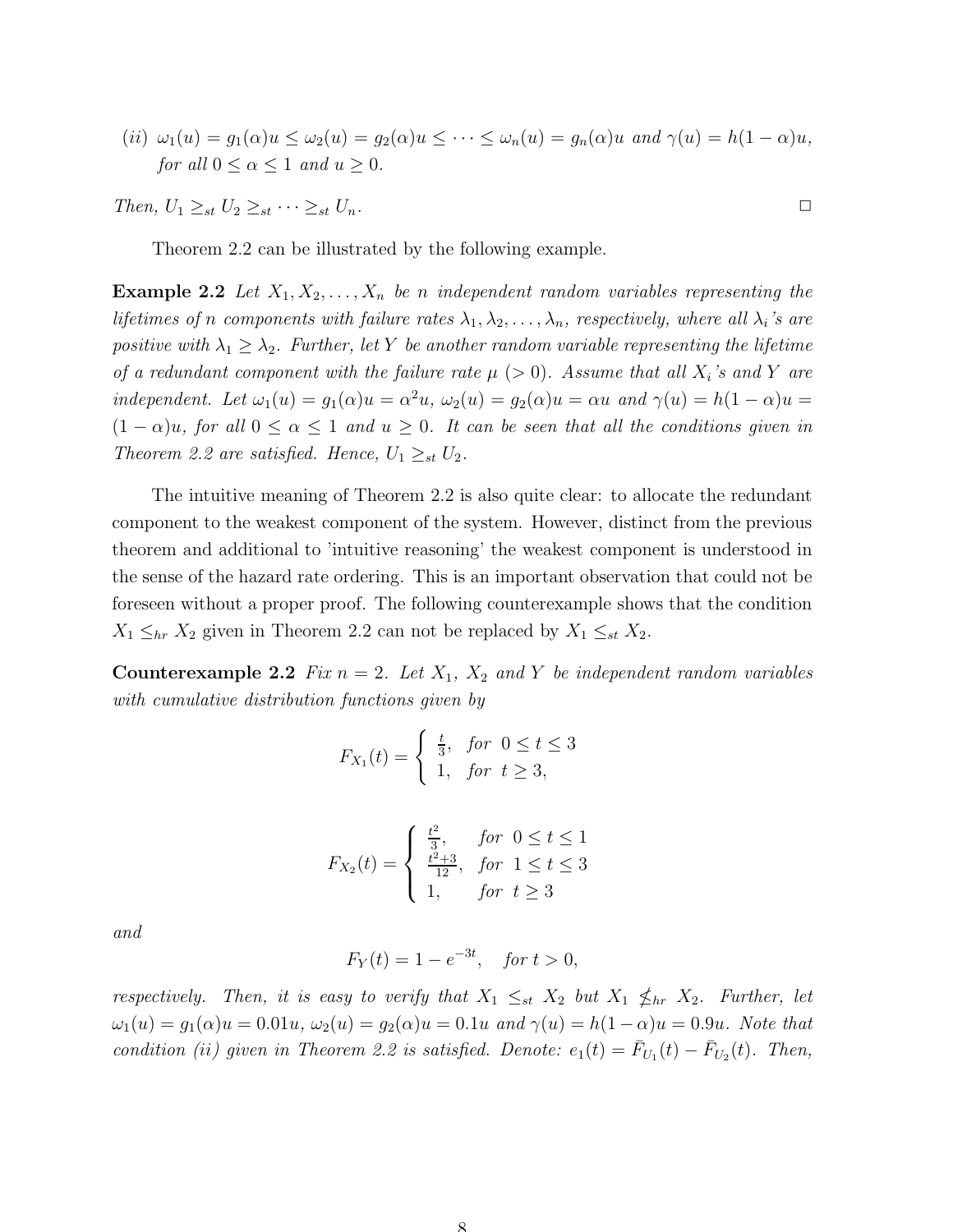for all 
$$
0 \leq t \leq 1
$$
,

$$
e_{1}(t) = \bar{F}_{Y}(t) \left[ \bar{F}_{X_{2}}(t) - \bar{F}_{X_{1}}(t) \right]
$$
  
+ 
$$
\int_{0}^{t} \left[ \bar{F}_{X_{2}}(t) \bar{F}_{X_{1}}(g_{1}(\alpha)u) - \bar{F}_{X_{1}}(t) \bar{F}_{X_{2}}(g_{2}(\alpha)u) \right] d\bar{F}_{Y}(t - u + \gamma(u))
$$
  
+ 
$$
\int_{0}^{t} \left[ \bar{F}_{X_{2}}(t) \bar{F}_{X_{1}}(t - u + \omega_{1}(u)) - \bar{F}_{X_{1}}(t) \bar{F}_{X_{2}}(t - u + \omega_{2}(u)) \right] dF_{Y}(h(1 - \alpha)u)
$$
  
= 
$$
e^{-3t}(t/3 - t^{2}/3)
$$
  
+ 
$$
\int_{0}^{t} 0.3 \left[ \left( 1 - \frac{t^{2}}{3} \right) \left( 1 - \frac{0.01u}{3} \right) - \left( 1 - \frac{t}{3} \right) \left( 1 - \frac{0.01u^{2}}{3} \right) \right] e^{-3(t - u + 0.9u)} du
$$
  
+ 
$$
\int_{0}^{t} 2.7 \left[ \left( 1 - \frac{t^{2}}{3} \right) \left( 1 - \frac{t - u + 0.01u}{3} \right) - \left( 1 - \frac{t}{3} \right) \left( 1 - \frac{(t - u + 0.1u)^{2}}{3} \right) \right] e^{-2.7u} du.
$$

*It can be verified that*  $e_1(t)$  *is not always nonnegative. Thus,*  $U_1 \ngeq_{st} U_2$ .  $\Box$ 

We are turning now to analysis of parallel load sharing systems. In the following theorem, we compare two load-sharing parallel systems with  $n$  initial components. We show that the best strategy to get an optimal parallel system (in the sense of usual stochastic order) is to allocate the redundant component for the load sharing to the strongest component of the system. (See the proof of Theorem 3.4). Note that this can be considered as a new problem as in the case of ordinary (not load sharing) redundancy, obviously, it does not matter to which component to allocate it.

**Theorem 2.3** Let  $\{\omega_1(\cdot), g_1(\cdot)\}\$ ,  $\{\omega_2(u), g_2(\cdot)\}\$  *and*  $\{\gamma(\cdot), h(\cdot)\}\$  *be the sets of model functions for*  $X_1$ ,  $X_2$  *and*  $Y$ *, respectively. Suppose that the following conditions hold.* 

- (*i*)  $X_1 \geq_{rhr} X_2$ .
- (ii)  $\omega_1(u) = g_1(\alpha)u \leq g_2(\alpha)u = \omega_2(u)$  and  $\gamma(u) = h(1-\alpha)u$ , for all  $0 \leq \alpha \leq 1$  and  $u > 0$ .

 $Then, V_1 \geq_{st} V_2.$ 

Thus, to obtain a more reliable system, it is not sufficient that the components should be ordered in the sense of the usual stochastic order. It should be a stronger reversed hazard rate order, which is an interesting observation.

The following corollary directly follows from Theorem 2.3.

**Corollary 2.2** Let  $\{\omega_i(\cdot), g_i(\cdot)\}\)$  be the set of model functions for  $X_i$ ,  $i = 1, 2, \ldots, n$ , and  ${\gamma(\cdot), h(\cdot)}$  *be that for* Y. Suppose that the following conditions hold.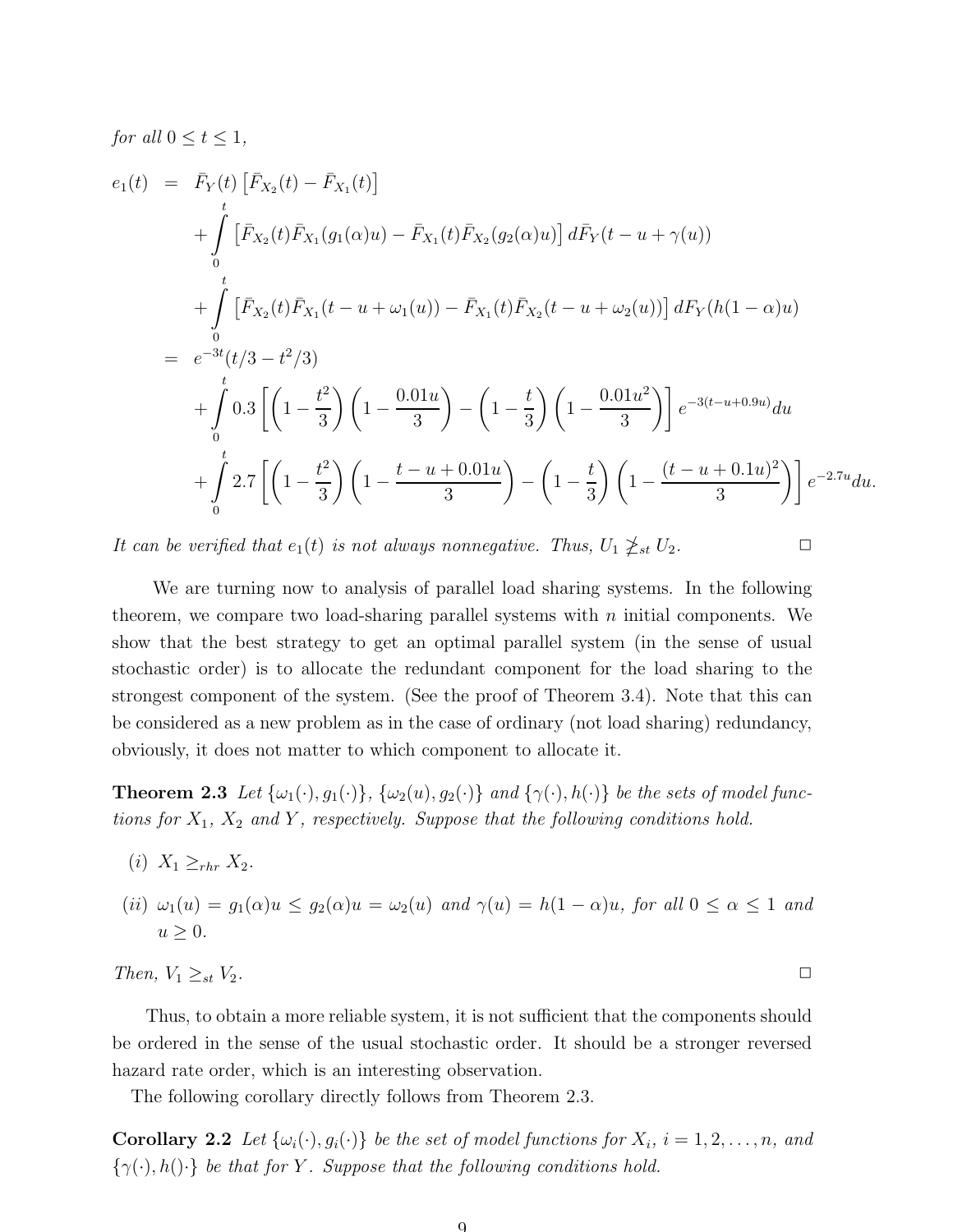(i)  $X_1 \geq_{rhr} X_2 \geq_{rhr} \cdots \geq_{rhr} X_n$ .

(*ii*) 
$$
\omega_1(u) = g_1(\alpha)u \leq \omega_2(u) = g_2(\alpha)u \leq \cdots \leq \omega_n(u) = g_n(\alpha)u
$$
 and  $\gamma(u) = h(1 - \alpha)u$ ,  
for all  $0 \leq \alpha \leq 1$  and  $u \geq 0$ .

 $Then, V_1 \geq_{st} V_2 \geq_{st} \cdots \geq_{st} V_n.$ 

The following example illustrates the result of Theorem 2.3.

**Example 2.3** Let  $X_1, X_2, \ldots, X_n$  be *n* independent random variables representing the *lifetimes of* n *components. Further, let*  $X_i$  *have the survival function given by*  $\overline{F}_{X_i}(t) =$  $(1 + (tk_i - \sigma_i)/\sigma_i)^{-1/k_i}, t > \sigma_i/k_i > 0, k_i > 0, for i = 1, 2, ..., n$ . Suppose that  $k_1 \geq k_2$ . *Assume that all X<sub>i</sub>'s and Y are independent. Let*  $\omega_1(u) = g_1(\alpha)u = \alpha^2 u$ ,  $\omega_2(u) =$  $g_2(\alpha)u = \alpha u$  and  $\gamma(u) = h(1-\alpha)u = (1-\alpha)u$ , for all  $0 \leq \alpha \leq 1$  and  $u \geq 0$ . Note that *all conditions of Theorem 2.3 are satisfied. Hence,*  $V_1 \geq_{st} V_2$ .

The following important counterexample shows that the condition  $X_1 \geq_{rhr} X_2$  given in Theorem 2.3 can not be replaced by  $X_1 \geq_{st} X_2$ .

Counterexample 2.3 *Fix*  $n = 2$ *. Let*  $X_1$ *,*  $X_2$  *and*  $Y$  *be independent random variables with cumulative distribution functions given by*

$$
F_{X_1}(t) = \begin{cases} \frac{t^2}{3}, & \text{for } 0 \le t \le 1\\ \frac{t^2+3}{12}, & \text{for } 1 \le t \le 3\\ 1, & \text{for } t \ge 3, \end{cases}
$$

$$
F_{X_2}(t) = \begin{cases} \frac{t}{3}, & \text{for } 0 \le t \le 3\\ 1, & \text{for } t \ge 3 \end{cases}
$$

*and*

$$
F_Y(t) = 1 - e^{-3t}
$$
, for  $t > 0$ ,

*respectively. Then, it is easy to verify that*  $X_1 \geq_{st} X_2$  *but*  $X_1 \ngeq_{rhr} X_2$ *. Further, let*  $\omega_1(u) = g_1(\alpha)u = 0.01u, \ \omega_2(u) = g_2(\alpha)u = 0.1u \text{ and } \gamma(u) = h(1-\alpha)u = 0.9u.$  Note that *condition (ii) given in Theorem 2.3 is satisfied. Denote*  $e_2(t) = F_{V_2}(t) - F_{V_1}(t)$ . Then, *for all*  $1 \le t \le 3$ *,* 

$$
e_2(t) = \int_0^t [F_{X_1}(t)F_{X_2}(g_2(\alpha)u) - F_{X_2}(t)F_{X_1}(g_1(\alpha)u)] d\bar{F}_Y(t-u+\gamma(u))
$$
  
+ 
$$
\int_0^t [F_{X_1}(t)F_{X_2}(t-u+\omega_2(u)) - F_{X_2}(t)F_{X_1}(t-u+\omega_1(u))] dF_Y(h(1-\alpha)u)
$$
  
= 
$$
\int_0^t 0.3 \left[ \left(\frac{t^2+3}{12}\right) \left(\frac{0.01u}{3}\right) - \left(\frac{t}{3}\right) \left(\frac{0.0001u^2+3}{12}\right) \right] e^{-3(t-u+0.9u)} du
$$
  
+ 
$$
\int_0^t 2.7 \left[ \left(\frac{t^2+3}{12}\right) \left(\frac{t-u+0.1u}{3}\right) - \left(\frac{t}{3}\right) \left(\frac{(t-u+0.01u)^2+3}{12}\right) \right] e^{-2.7u} du.
$$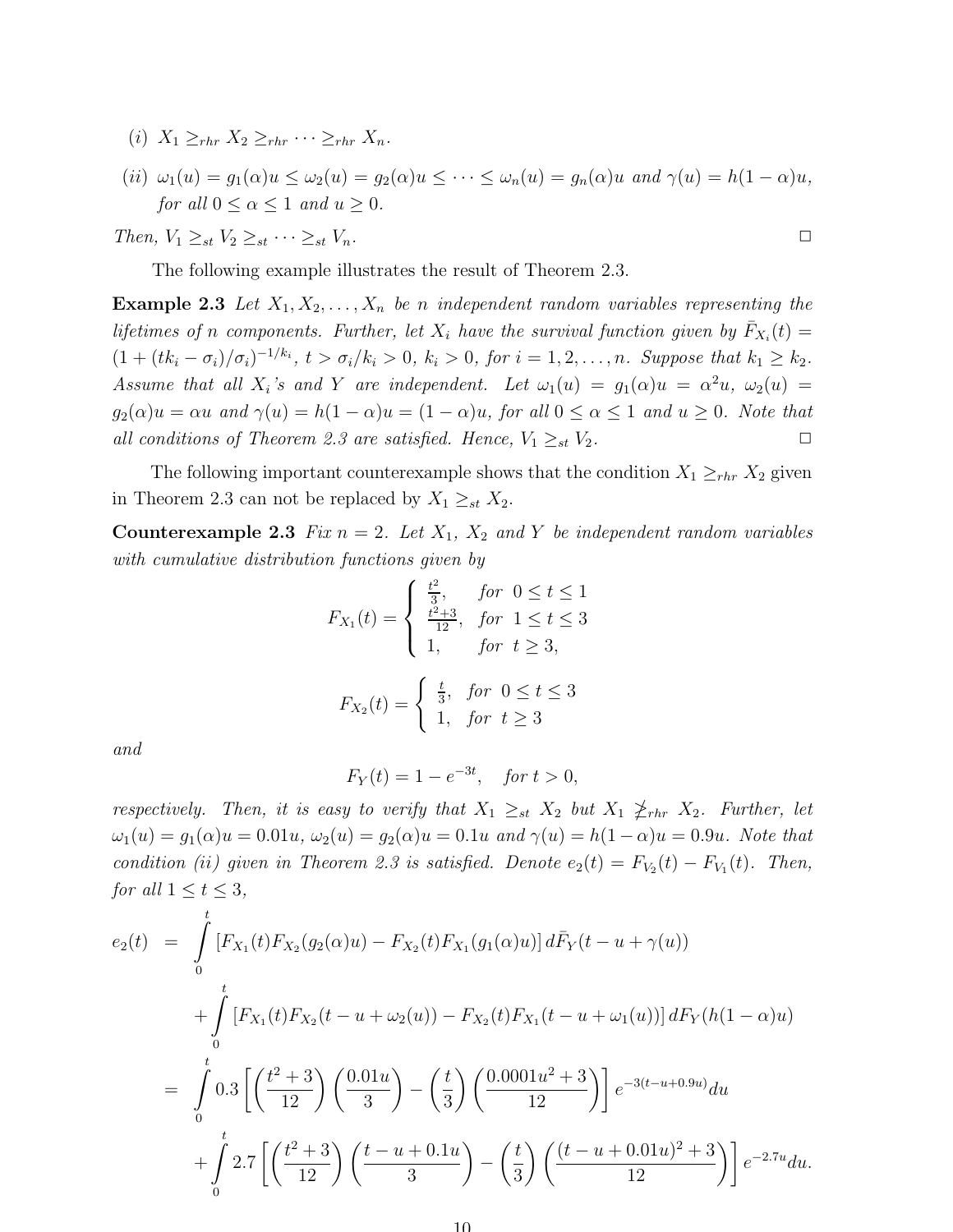*It is easy to verify that*  $e_2(t)$  *is not always nonnegative. Thus,*  $V_1 \ngeq_{st} V_2$ .

## 3 General Scenario

In the previous section the assumption of the cumulative exposure model was used to obtain the corresponding virtual ages after switching. Therefore, combined with the scale transformation assumption under the partial load (ALM), it had resulted in the linear virtual age. As was already mentioned, we will not assume in this section that the cumulative exposure model holds and will consider general forms of the virtual age functions. However, as previously we will assume that the 'form' of the corresponding remaining lifetime distribution function for the full load does not depend on when the switching to the full load had occurred (only initial/virtual age differs i.e., the baseline distribution is the same). Thus the theorems of this section are generalizations of the corresponding theorems of the previous section where more practical results where presented. Our presentation of the following results are more formal. it should be noted that our theorems here employ quite a number of additional assumptions, however their probabilistic meaning is quite clear and can be easily interpreted.

The following theorem is a generalization of Theorem 2.1

**Theorem 3.1** Let  $\{\omega_1(\cdot), g_1(\cdot)\}\$ ,  $\{\omega_2(u), g_2(\cdot)\}\$  and  $\{\gamma(\cdot), h(\cdot)\}\$  be the sets of model func*tions for*  $X_1$ ,  $X_2$  *and*  $Y$ *, respectively. Suppose that the following conditions hold.* 

- (i)  $g_1(\alpha) \leq g_2(\alpha)$  *for all*  $0 \leq \alpha \leq 1$ *, and*  $\omega_1(u) \leq \omega_2(u)$  *for all*  $u \geq 0$ *.*
- (ii)  $u \gamma(u)$  and  $\gamma(u) h(1 \alpha)u$  are increasing in  $u \ge 0$ , for all  $0 \le \alpha \le 1$ .
- (*iii*)  $X_1 \geq_{hr} X_2$ , and  $X_1$  *or*  $X_2$  *has log-concave survival function.*
- (iv) Y *has log-concave survival function.*

*Then,*  $X_1 \oplus Y \geq_{st} X_2 \oplus Y$ *.* 

**Proof:** We only prove the result when  $X_1$  has log-concave survival function. The result follows similarly for the other case. Note that

$$
\bar{F}_{X_1 \oplus Y}(t) - \bar{F}_{X_2 \oplus Y}(t) = l_1(t) + l_2(t),
$$

where

$$
l_1(t) = \int_0^t h(1-\alpha)f_Y(h(1-\alpha)u) \left[ \frac{\bar{F}_{X_1}(t-u+\omega_1(u))}{\bar{F}_{X_1}(\omega_1(u))} \bar{F}_{X_1}(g_1(\alpha)u) - \frac{\bar{F}_{X_2}(t-u+\omega_2(u))}{\bar{F}_{X_2}(\omega_2(u))} \bar{F}_{X_2}(g_2(\alpha)u) \right] du
$$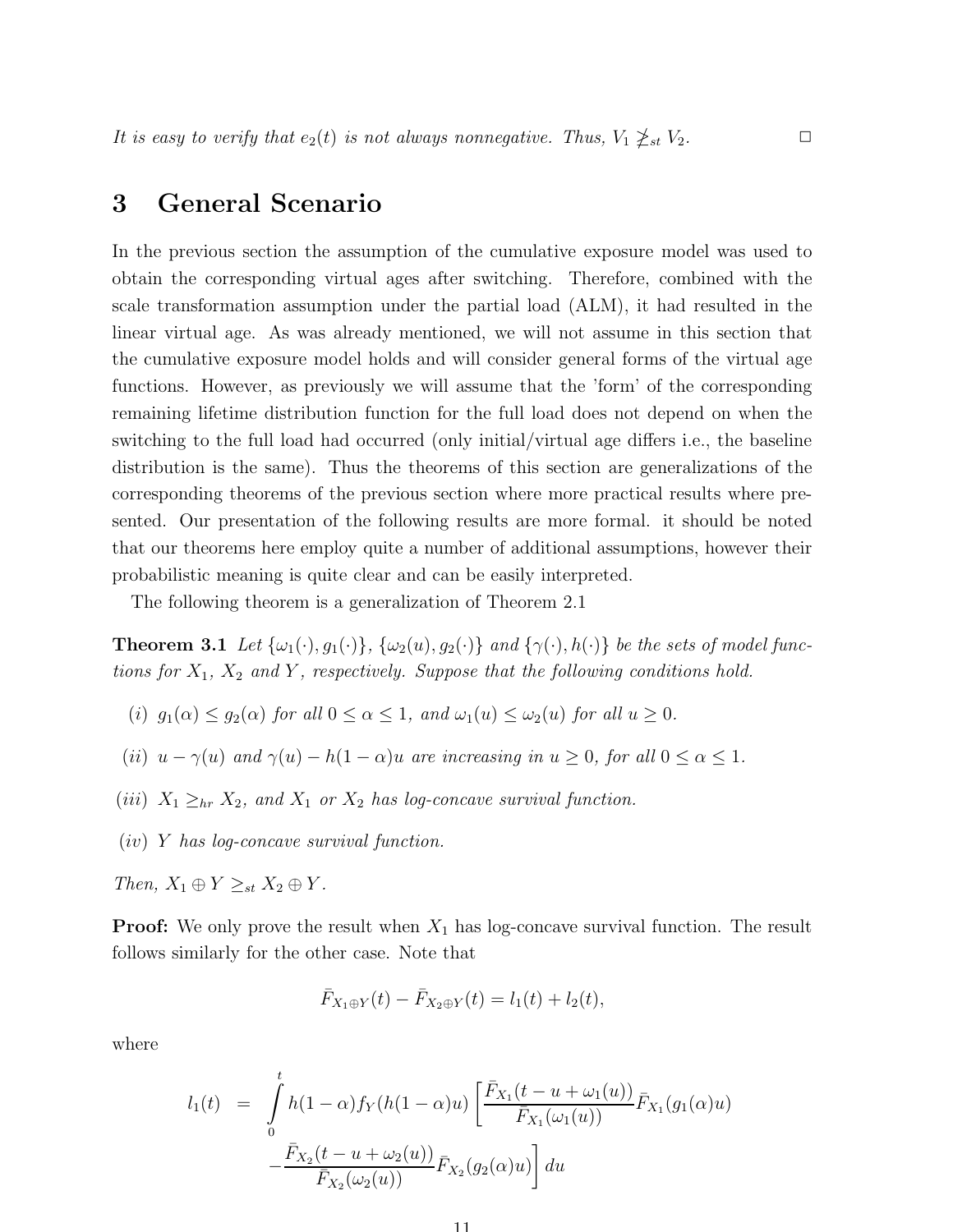$$
l_2(t) = \bar{F}_Y(h(1-\alpha)t) \left[ \bar{F}_{X_1}(g_1(\alpha)t) - \bar{F}_{X_2}(g_2(\alpha)t) \right]
$$
  

$$
- \int_0^t \bar{F}_Y(h(1-\alpha)u) \frac{\bar{F}_Y(t-u+\gamma(u))}{\bar{F}_Y(\gamma(u))} d \left[ \bar{F}_{X_1}(g_1(\alpha)u) - \bar{F}_{X_2}(g_2(\alpha)u) \right]
$$
  

$$
= \int_0^t \left[ \bar{F}_{X_1}(g_1(\alpha)u) - \bar{F}_{X_2}(g_2(\alpha)u) \right] d \left[ \bar{F}_Y(h(1-\alpha)u) \frac{\bar{F}_Y(t-u+\gamma(u))}{\bar{F}_Y(\gamma(u))} \right].
$$

To prove the result it suffices to show that both  $l_1(t)$  and  $l_2(t)$  are nonnegative. Note that

$$
l_1(t) \geq \int_0^t h(1-\alpha)f_Y(h(1-\alpha)u)\bar{F}_{X_2}(g_2(\alpha)u) \left[ \frac{\bar{F}_{X_1}(t-u+\omega_1(u))}{\bar{F}_{X_1}(\omega_1(u))} - \frac{\bar{F}_{X_2}(t-u+\omega_2(u))}{\bar{F}_{X_2}(\omega_2(u))} \right] du
$$
  
\n
$$
\geq \int_0^t h(1-\alpha)f_Y(h(1-\alpha)u)\bar{F}_{X_2}(g_2(\alpha)u) \left[ \frac{\bar{F}_{X_1}(t-u+\omega_2(u))}{\bar{F}_{X_1}(\omega_2(u))} - \frac{\bar{F}_{X_2}(t-u+\omega_2(u))}{\bar{F}_{X_2}(\omega_2(u))} \right] du
$$
  
\n
$$
\geq 0,
$$

where the first inequality follows from the fact that  $X_1 \ge_{hr} X_2$  and  $g_1(\alpha) \le g_2(\alpha)$ . The second inequality holds because  $X_1$  has log-concave survival function, and  $\omega_1(u) \leq \omega_2(u)$ , whereas the third inequality follows from  $X_1 \geq_{hr} X_2$ . Further, for all  $u \geq 0$ , we have

$$
\frac{d}{du}\left(\frac{\bar{F}_Y(h(1-\alpha)u)}{\bar{F}_Y(\gamma(u))}\right) = \frac{\bar{F}_Y(h(1-\alpha)u)}{\bar{F}_Y(\gamma(u))}\left[\gamma'(u)\frac{f_Y(\gamma(u))}{\bar{F}_Y(\gamma(u))} - h(1-\alpha)\frac{f_Y(h(1-\alpha)u)}{\bar{F}_Y(h(1-\alpha)u)}\right]
$$
\n
$$
\geq h(1-\alpha)\frac{\bar{F}_Y(h(1-\alpha)u)}{\bar{F}_Y(\gamma(u))}\left[\frac{f_Y(\gamma(u))}{\bar{F}_Y(\gamma(u))} - \frac{f_Y(h(1-\alpha)u)}{\bar{F}_Y(h(1-\alpha)u)}\right]
$$
\n
$$
\geq 0,
$$

where the first inequality follows from the fact that both  $\gamma(u)$  and  $\gamma(u) - h(1 - \alpha)u$  are increasing in  $u \ge 0$ . The second inequality holds because  $\gamma(u) \ge h(1-\alpha)u$ , for all  $u \ge 0$ , and Y has log-concave survival function. Thus,

$$
\frac{\bar{F}_Y(h(1-\alpha)u)}{\bar{F}_Y(\gamma(u))}
$$
 is increasing in  $u \ge 0$ . (2)

Since,  $u - \gamma(u)$  is increasing in  $u \geq 0$ , we have that

$$
\bar{F}_Y(t - u + \gamma(u)) \quad \text{is increasing in } u \ge 0. \tag{3}
$$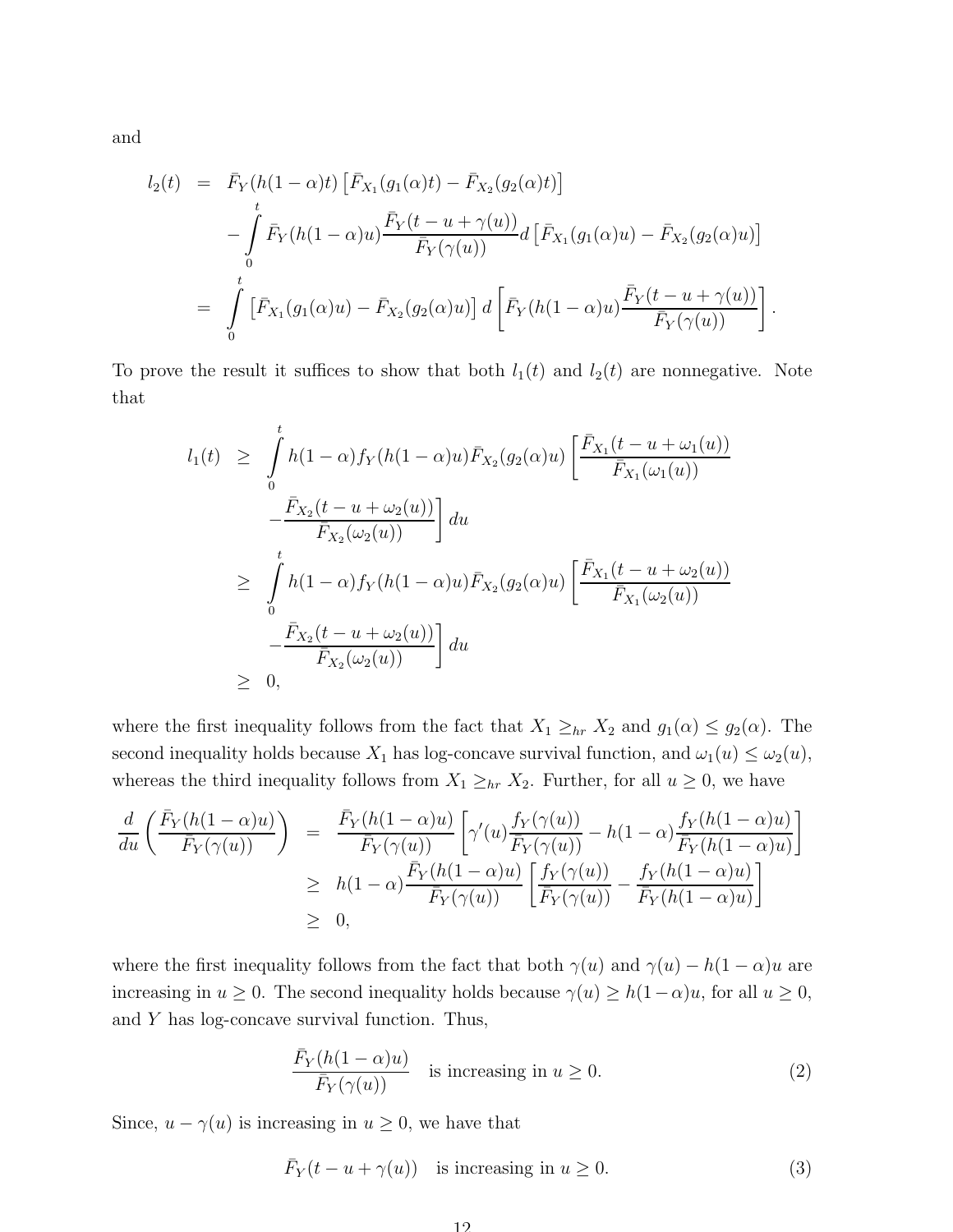Thus, from (2) and (3), we get that

$$
\bar{F}_Y(h(1-\alpha)u) \frac{\bar{F}_Y(t-u+\gamma(u))}{\bar{F}_Y(\gamma(u))} \quad \text{is increasing in } u \ge 0. \tag{4}
$$

Again,  $X_1 \ge_{hr} X_2$  and  $g_1(\alpha) \le g_2(\alpha)$  imply that, for all  $u \in [0, t]$ ,

$$
\bar{F}_{X_1}(g_1(\alpha)u) - \bar{F}_{X_2}(g_2(\alpha)u) \ge 0.
$$
\n(5)

Thus, on using (4) and (5), we have that  $l_2(t) \geq 0$ , and hence the result is proved.  $\Box$ 

In the following theorem we compare two load-sharing series systems. We show that allocation of the redundant component to the stochastically weakest component of the system is the best strategy (in the sense of usual stochastic order) to get the optimal series system (see Theorem 2.2).

**Theorem 3.2** *Let*  $\{\omega_1(\cdot), g_1(\cdot)\}, \{\omega_2(u), g_2(\cdot)\}\$  *and*  $\{\gamma(\cdot), h(\cdot)\}\$  *be the sets of model functions for*  $X_1$ ,  $X_2$  *and*  $Y$ *, respectively. Suppose that* (*i*) *and* (*ii*)*, and any one among* (*iii*)*,* (iv)*,* (v)*,* (vi) *hold.*

- (i)  $X_1 \leq_{hr} X_2$  *and*  $g_1(\alpha) \leq g_2(\alpha)$ , for all  $0 \leq \alpha \leq 1$ .
- (ii) Y *has log-concave survival function, and*  $u-\gamma(u)$  *and*  $\gamma(u)-h(1-\alpha)u$  *are increasing in*  $u \geq 0$ *, for all*  $0 \leq \alpha \leq 1$ *.*
- (iii)  $X_1$  *has log-concave survival function, and*  $\max\{g_1(\alpha)u, \omega_1(u)\} \leq \omega_2(u)$ *, for all*  $u \geq 0$  *and*  $0 \leq \alpha \leq 1$ *.*
- (iv)  $X_1$  *has log-convex survival function, and*  $g_1(\alpha)u \leq \omega_2(u) \leq \omega_1(u)$ *, for all*  $u \geq 0$ *and*  $0 \leq \alpha \leq 1$ *.*
- (v)  $X_2$  *has log-concave survival function, and*  $g_1(\alpha)u \leq \omega_1(u) \leq \omega_2(u)$ *, for all*  $u \geq 0$ *and*  $0 \leq \alpha \leq 1$ *.*
- (vi)  $X_2$  *has log-convex survival function, and*  $\max\{g_1(\alpha)u, \omega_2(u)\} \leq \omega_1(u)$ *, for all*  $u \geq 0$ *and*  $0 < \alpha < 1$ *.*

*Then,*  $U_1 \geq_{st} U_2$ *.* 

**Proof:** We only prove the result under conditions  $(i)$ ,  $(ii)$  and  $(iii)$ . The result follows similarly for the other cases. Note that

$$
\bar{F}_{U_1}(t) = \bar{F}_{X_1 \oplus Y}(t) \bar{F}_{X_2}(t) \bar{F}_Z(t)
$$

and

$$
\bar{F}_{U_2}(t) = \bar{F}_{X_2 \oplus Y}(t) \bar{F}_{X_1}(t) \bar{F}_Z(t).
$$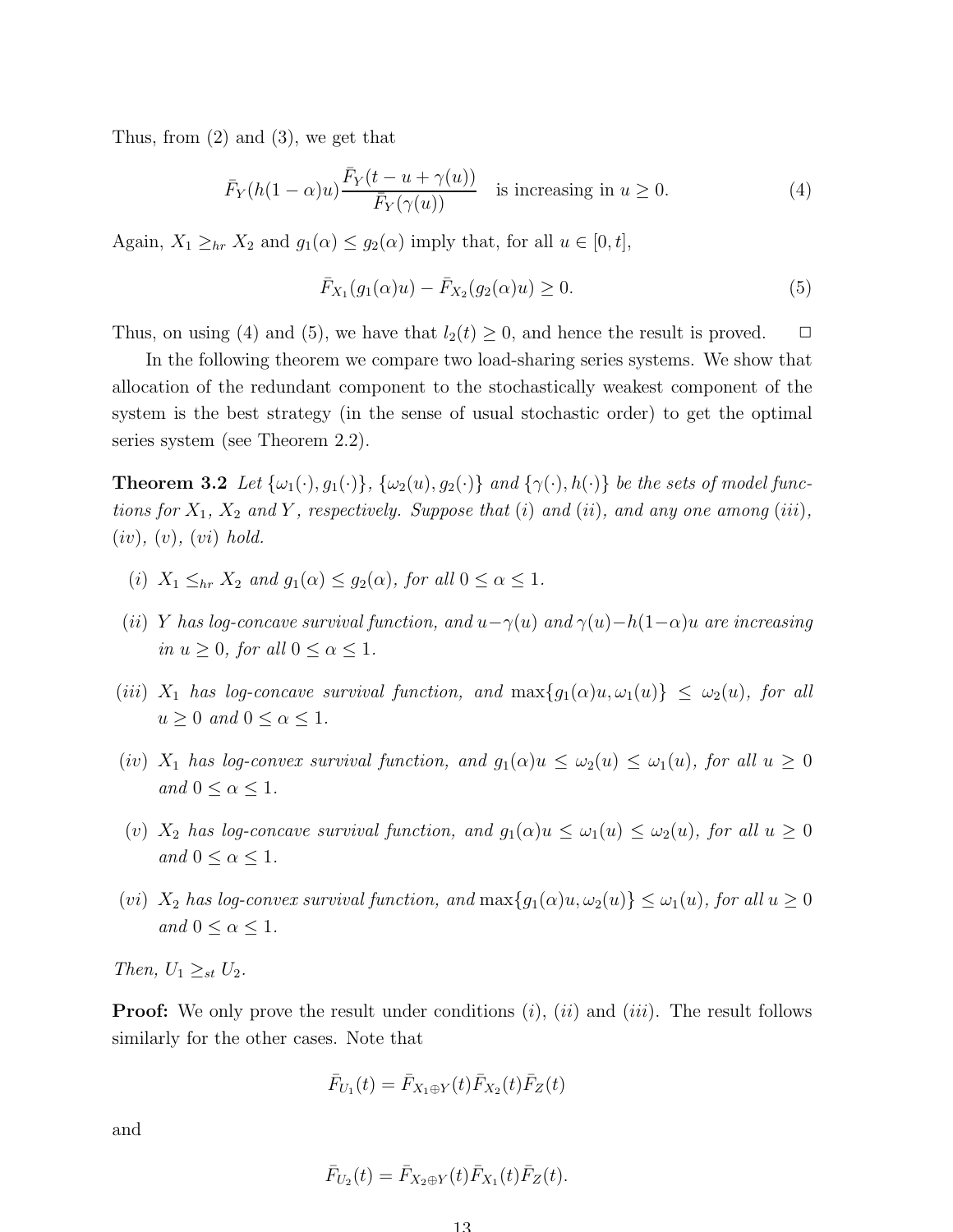Writing  $\Im(t) = \bar{F}_{U_1}(t) - \bar{F}_{U_2}(t)$ , we have

$$
\Im(t) = k_1(t) + k_2(t),
$$

where

$$
k_{1}(t) = \bar{F}_{Z}(t)\bar{F}_{Y}(h(1-\alpha)t) \left[ \bar{F}_{X_{2}}(t)\bar{F}_{X_{1}}(g_{1}(\alpha)t) - \bar{F}_{X_{1}}(t)\bar{F}_{X_{2}}(g_{2}(\alpha)t) \right] + \int_{0}^{t} \bar{F}_{Z}(t)\bar{F}_{Y}(h(1-\alpha)u) \frac{\bar{F}_{Y}(t-u+\gamma(u))}{\bar{F}_{Y}(\gamma(u))} \left[ \bar{F}_{X_{2}}(t)g_{1}(\alpha)f_{X_{1}}(g_{1}(\alpha)u) - \bar{F}_{X_{1}}(t)g_{2}(\alpha)f_{X_{2}}(g_{2}(\alpha)u) \right] du = \bar{F}_{Z}(t)\bar{F}_{Y}(t) \left[ \bar{F}_{X_{2}}(t) - \bar{F}_{X_{1}}(t) \right] + \int_{0}^{t} \bar{F}_{Z}(t) \left[ \bar{F}_{X_{2}}(t)\bar{F}_{X_{1}}(g_{1}(\alpha)u) - \bar{F}_{X_{1}}(t)\bar{F}_{X_{2}}(g_{2}(\alpha)u) \right] d \left[ \bar{F}_{Y}(h(1-\alpha)u) \frac{\bar{F}_{Y}(t-u+\gamma(u))}{\bar{F}_{Y}(\gamma(u))} \right]
$$

and

$$
k_2(t) = \int_0^t \bar{F}_Z(t)h(1-\alpha)f_Y(h(1-\alpha)u) \left[ \frac{\bar{F}_{X_1}(t-u+\omega_1(u))}{\bar{F}_{X_1}(\omega_1(u))} \bar{F}_{X_1}(g_1(\alpha)u) \bar{F}_{X_2}(t) - \frac{\bar{F}_{X_2}(t-u+\omega_2(u))}{\bar{F}_{X_2}(\omega_2(u))} \bar{F}_{X_2}(g_2(\alpha)u) \bar{F}_{X_1}(t) \right] du.
$$

To prove the result, it is sufficient to show that both  $k_1(t)$  and  $k_2(t)$  are nonnegative. From  $(i)$ , we have

$$
\bar{F}_{X_2}(t)\bar{F}_{X_1}(g_1(\alpha)t) - \bar{F}_{X_1}(t)\bar{F}_{X_2}(g_2(\alpha)t) \ge 0
$$
\n(6)

and

$$
\bar{F}_{X_2}(t) - \bar{F}_{X_1}(t) \ge 0. \tag{7}
$$

Further,  $(ii)$  implies that (see the proof of Theorem 3.1)

$$
\frac{\bar{F}_Y(t - u + \gamma(u))}{\bar{F}_Y(\gamma(u))}\bar{F}_Y(h(1 - \alpha)u \text{ is increasing in } u \ge 0. \tag{8}
$$

Thus, on using (6), (7) and (8), we have that  $k_1(t) \geq 0$ . Again, (*iii*) implies that

$$
\frac{\bar{F}_{X_1}(t - u + \omega_1(u))}{\bar{F}_{X_1}(\omega_1(u))} \ge \frac{\bar{F}_{X_1}(t - u + \omega_2(u))}{\bar{F}_{X_1}(\omega_2(u))},
$$
\n(9)

which can equivalently be written as

$$
\frac{\bar{F}_{X_1}(t - u + \omega_1(u))}{\bar{F}_{X_1}(\omega_1(u))}\bar{F}_{X_1}(g_1(\alpha)u)\bar{F}_{X_2}(t) \geq \frac{\bar{F}_{X_1}(t - u + \omega_2(u))}{\bar{F}_{X_1}(\omega_2(u))}\bar{F}_{X_1}(g_1(\alpha)u)\bar{F}_{X_2}(t) \n\geq \frac{\bar{F}_{X_2}(t - u + \omega_2(u))}{\bar{F}_{X_1}(\omega_2(u))}\bar{F}_{X_1}(g_1(\alpha)u)\bar{F}_{X_1}(t) \n\geq \frac{\bar{F}_{X_2}(t - u + \omega_2(u))}{\bar{F}_{X_2}(\omega_2(u))}\bar{F}_{X_2}(g_2(\alpha)u)\bar{F}_{X_1}(t),
$$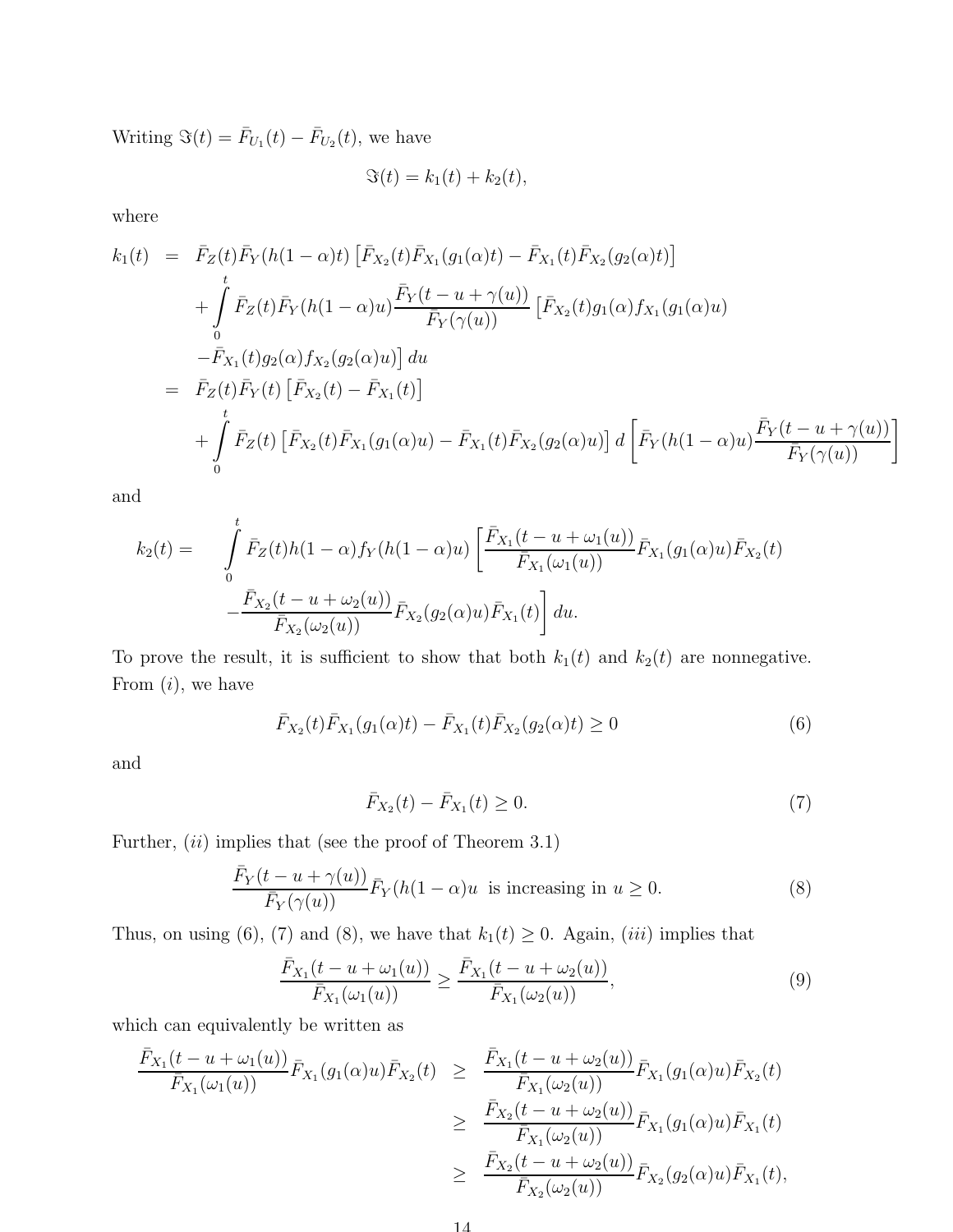where the second and third inequalities follow from  $(i)$  and  $(iii)$ . Thus, on using the above inequality, we get  $k_2(t) \geq 0$ . Hence, the result is proved.  $\Box$ 

The following corollary immediately follows from Theorem 3.2.

**Corollary 3.1** Let  $\{\omega_i(\cdot), g_i(\cdot)\}\)$  be the set of model functions for  $X_i$ ,  $i = 1, 2, \ldots, n$ , and  $\{\gamma(\cdot), h(\cdot)\}\$ be that for Y. Suppose that (i) and (ii), and (iii) or (iv) hold.

- (i)  $X_1 \leq_{hr} X_2 \leq_{hr} \cdots \leq_{hr} X_n$  and  $q_1(\alpha) \leq q_2(\alpha) \leq \cdots \leq q_n(\alpha)$ , for all  $0 \leq \alpha \leq 1$ .
- (ii) Y has log-concave survival function, and  $u-\gamma(u)$  and  $\gamma(u)-h(1-\alpha)u$  are increasing *in*  $u > 0$ *, for all*  $0 < \alpha < 1$ *.*
- (*iii*) Let *n* be an even integer. Further,  $X_1, X_3, \ldots, X_{n-1}$  or  $X_2, X_4, \ldots, X_n$  have log*concave (resp. log-convex) survival functions, and*  $g_n(\alpha)u \leq \omega_1(u) \leq \omega_2(u) \leq$  $\cdots \leq \omega_n(u)$  (resp.  $g_n(\alpha)u \leq \omega_n(u) \leq \omega_{n-1}(u) \leq \cdots \leq \omega_1(u)$ ), for all  $u \geq 0$  and  $0 \leq \alpha \leq 1$ .
- (iv) Let *n* be an odd integer. Further,  $X_1, X_3, \ldots, X_n$  or  $X_2, X_4, \ldots, X_{n-1}$  have log*concave (resp. log-convex) survival functions, and*  $g_n(\alpha)u \leq \omega_1(u) \leq \omega_2(u) \leq$  $\cdots \leq \omega_n(u)$  (resp.  $g_n(\alpha)u \leq \omega_n(u) \leq \omega_{n-1}(u) \leq \cdots \leq \omega_1(u)$ ), for all  $u \geq 0$  and  $0 \leq \alpha \leq 1$ .

*Then,*  $U_1 \geq_{st} U_2 \geq_{st} \cdots \geq_{st} U_n$ .

The following theorem shows that a similar result as in Theorem 3.2 holds under some weaker conditions whenever both  $X_1$  and  $X_2$  have the same set of model functions.

**Theorem 3.3** Let both  $X_1$  and  $X_2$  have the same set of model functions given by  $\{\omega(\cdot), g(\cdot)\},$ *and* Y have the model function given by  $\{\gamma(\cdot), h(\cdot)\}\$ . Assume that  $\omega(u) \geq g(\alpha)u$ , for all  $0 \leq \alpha \leq 1$  *and*  $u \geq 0$ *. If*  $X_1 \leq_{hr} X_2$  *then*  $U_1 \geq_{st} U_2$ *.* 

**Proof:** Writing  $\zeta(t) = \overline{F}_{U_1}(t) - \overline{F}_{U_2}(t)$ , we have

$$
\zeta(t) = k_3(t) + k_4(t),\tag{10}
$$

where

$$
k_3(t) = \bar{F}_Z(t)\bar{F}_Y(h(1-\alpha)t) \left[ \bar{F}_{X_2}(t)\bar{F}_{X_1}(g(\alpha)t) - \bar{F}_{X_1}(t)\bar{F}_{X_2}(g(\alpha)t) \right] + \int_0^t \bar{F}_Z(t)\bar{F}_Y(h(1-\alpha)u) \frac{\bar{F}_Y(t-u+\gamma(u))}{\bar{F}_Y(\gamma(u))} g(\alpha) \left[ \bar{F}_{X_2}(t) f_{X_1}(g(\alpha)u) \right] - \bar{F}_{X_1}(t) f_{X_2}(g(\alpha)u) \right] du
$$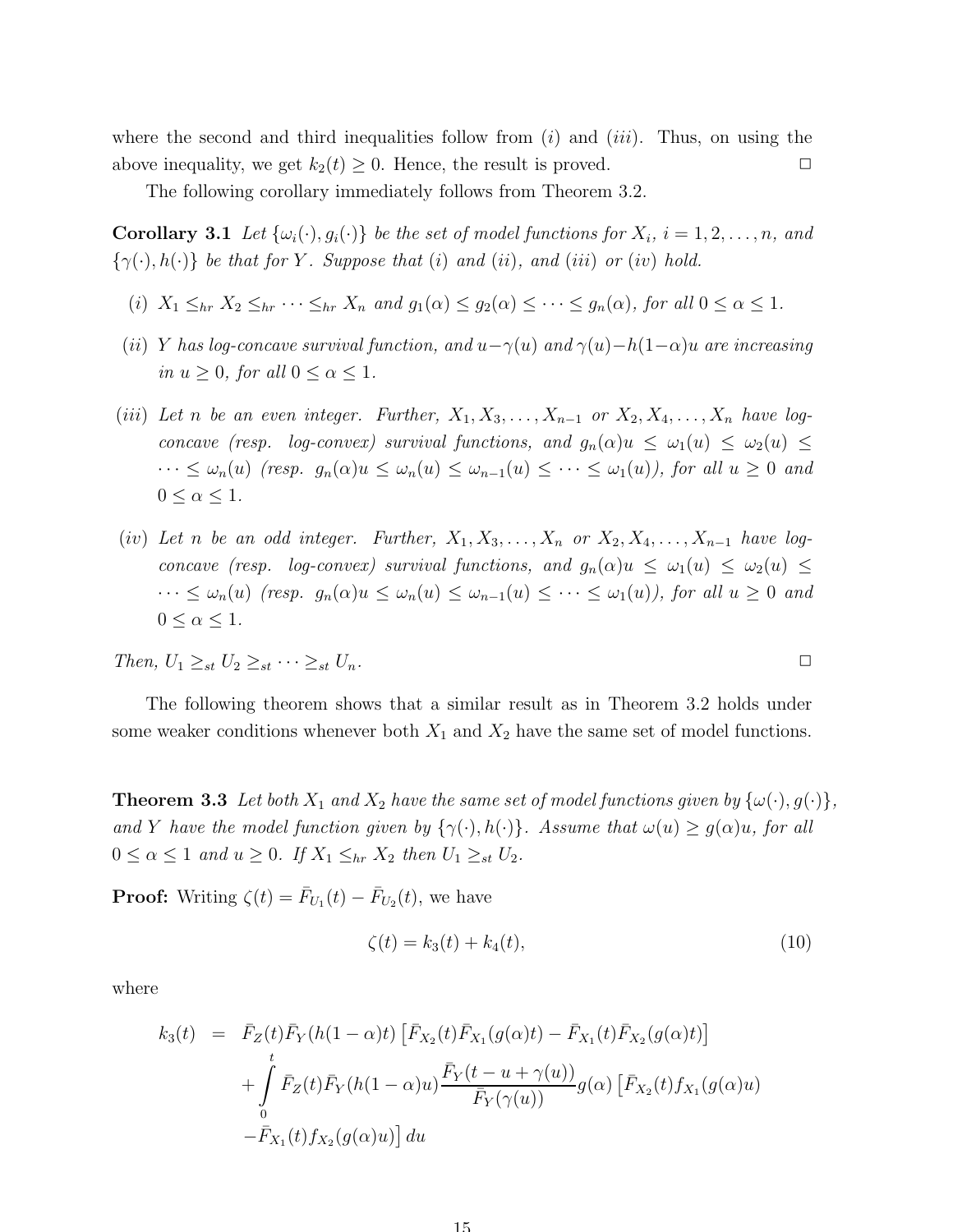$$
k_4(t) = \int_0^t \bar{F}_Z(t)h(1-\alpha)f_Y(h(1-\alpha)u) \left[ \frac{\bar{F}_{X_1}(t-u+\omega(u))}{\bar{F}_{X_1}(\omega(u))} \bar{F}_{X_1}(g(\alpha)u) \bar{F}_{X_2}(t) - \frac{\bar{F}_{X_2}(t-u+\omega(u))}{\bar{F}_{X_2}(\omega(u))} \bar{F}_{X_2}(g(\alpha)u) \bar{F}_{X_1}(t) \right] du.
$$

Since,  $X_1 \leq_{hr} X_2$ , we have, for all  $0 \leq u \leq t < \infty$ ,

$$
\bar{F}_{X_2}(t)\bar{F}_{X_1}(g(\alpha)t) - \bar{F}_{X_1}(t)\bar{F}_{X_2}(g(\alpha)t) \ge 0,
$$
\n(11)

$$
\bar{F}_{X_2}(t)\bar{F}_{X_1}(g(\alpha)u) - \bar{F}_{X_1}(t)\bar{F}_{X_2}(g(\alpha)u) \ge 0,
$$
\n(12)

and

$$
r_{X_1}(g(\alpha)u) \ge r_{X_2}(g(\alpha)u). \tag{13}
$$

On using (12) and (13), we have

$$
\bar{F}_{X_2}(t)f_{X_1}(g(\alpha)u) - \bar{F}_{X_1}(t)f_{X_2}(g(\alpha)u) \ge 0.
$$
\n(14)

Thus, on using (11) and (14), we get that  $k_3(t) \geq 0$ . Further,  $X_1 \leq_{hr} X_2$  and  $\omega(u) \geq$  $g(\alpha)u$  imply that

$$
\bar{F}_{X_1}(t - u + \omega(u))\bar{F}_{X_2}(t) - \bar{F}_{X_2}(t - u + \omega(u))\bar{F}_{X_1}(t) \ge 0
$$
\n(15)

and

$$
\frac{\bar{F}_{X_1}(g(\alpha)u)}{\bar{F}_{X_1}(\omega(u))} \ge \frac{\bar{F}_{X_2}(g(\alpha)u)}{\bar{F}_{X_2}(\omega(u))}.
$$
\n(16)

Thus, on using (15) and (16), we have that  $k_4(t) \geq 0$ . Hence, the result is proved.  $\Box$ 

The following corollary immediately follows from the avobe theorem.

Corollary 3.2 Let all  $X_1, X_2, \ldots, X_n$  have the same set of model functions given by  $\{\omega(\cdot), g(\cdot)\}\$ , and Y have the model function given by  $\{\gamma(\cdot), h(\cdot)\}\$ . Assume that  $\omega(u) \geq$  $g(\alpha)u$ , for all  $0 \leq \alpha \leq 1$  and  $u \geq 0$ . If  $X_1 \leq_{hr} X_2 \leq_{hr} \cdots \leq_{hr} X_n$  then  $U_1 \geq_{st} U_2 \geq_{st}$  $\cdots \geq_{st} U_n$ .

In the following theorem we show that the best strategy to get the optimal parallel system is to allocate the redundancy with the stochastically strongest component of the system (see Theorem 2.4.)

**Theorem 3.4** *Let*  $\{\omega_1(\cdot), g_1(\cdot)\}\$ ,  $\{\omega_2(u), g_2(\cdot)\}\$  *and*  $\{\gamma(\cdot), h(\cdot)\}\$  *be the sets of model functions for*  $X_1$ ,  $X_2$  *and*  $Y$ *, respectively. Assume that*  $X_1 \geq_{rhr} X_2$ *. Suppose that the following conditions hold.*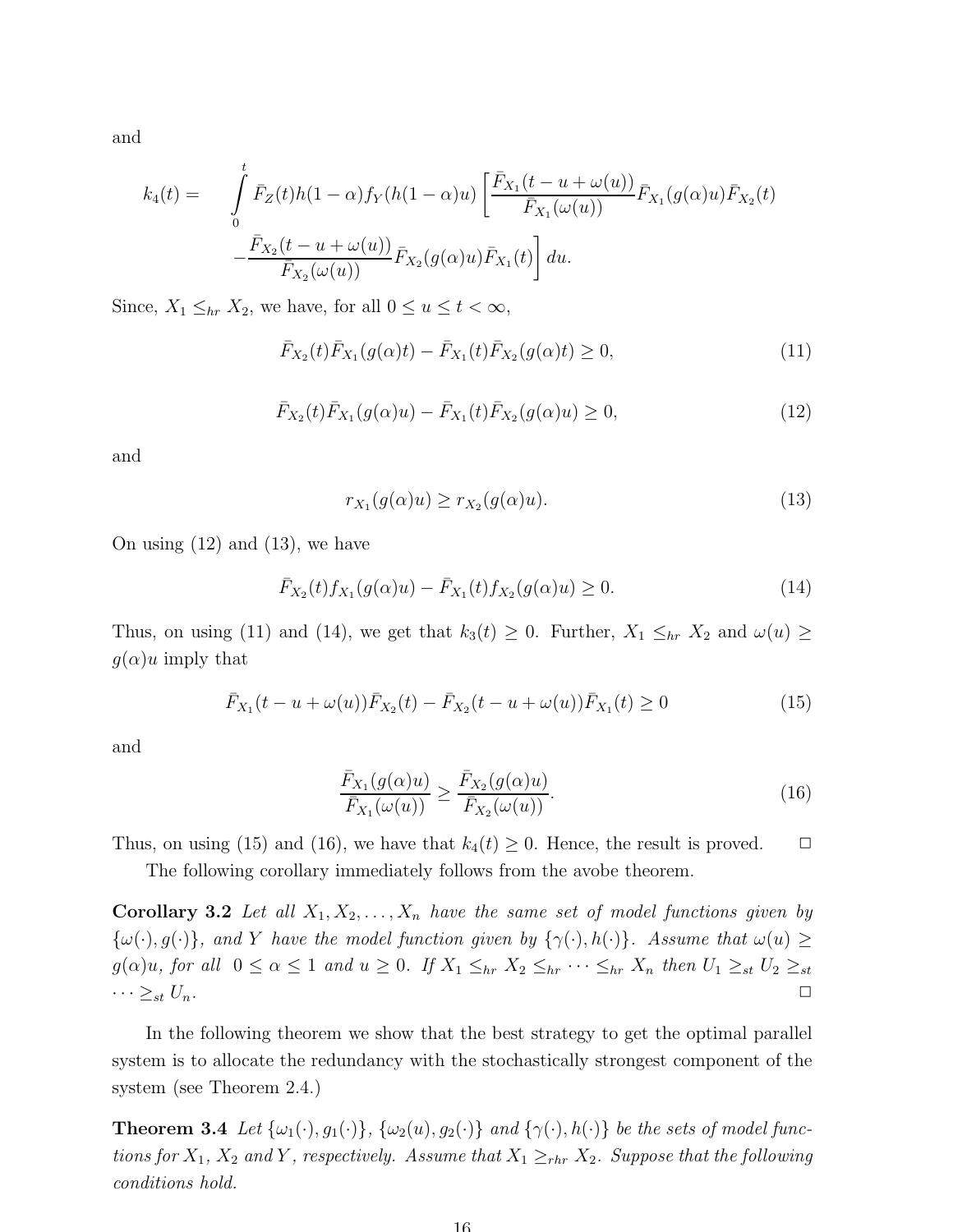- (i)  $\omega_1(u) = g_1(\alpha)u \leq g_2(\alpha)u = \omega_2(u)$  *for all*  $u \geq 0$  *and*  $0 \leq \alpha \leq 1$ *.*
- (ii) Y *has log-concave survival function, and*  $u-\gamma(u)$  *and*  $\gamma(u)-h(1-\alpha)u$  *are increasing in*  $u \geq 0$ *, for all*  $0 \leq \alpha \leq 1$ *.*

*Then,*  $V_1 \geq_{st} V_2$ *.* 

Proof: Note that

$$
\begin{split}\n\bar{F}_{X_1 \oplus Y}(t) &= \bar{F}_{X_1}(g_1(\alpha)t)\bar{F}_Y(h(1-\alpha)t) \\
&+ \int_0^t \bar{F}_{X_1}(t-u+\omega_1(u))dF_Y(h(1-\alpha)u) \\
&+ \int_0^t \frac{\bar{F}_Y(t-u+\gamma(u))}{\bar{F}_Y(\gamma(u))}\bar{F}_Y(h(1-\alpha)u)dF_{X_1}(g_1(\alpha)u) \\
&= \bar{F}_Y(h(1-\alpha)t) \\
&+ \int_0^t \bar{F}_{X_1}(t-u+\omega_1(u))dF_Y(h(1-\alpha)u) \\
&- \int_0^t F_{X_1}(g_1(\alpha)u) d\left[\frac{\bar{F}_Y(t-u+\gamma(u))}{\bar{F}_Y(\gamma(u))}\bar{F}_Y(h(1-\alpha)u)\right],\n\end{split}
$$

which gives

$$
F_{X_1 \oplus Y}(t) = F_Y(h(1 - \alpha)t)
$$
  
\n
$$
- \int_0^t \bar{F}_{X_1}(t - u + \omega_1(u))dF_Y(h(1 - \alpha)u)
$$
  
\n
$$
+ \int_0^t F_{X_1}(g_1(\alpha)u) d\left[\frac{\bar{F}_Y(t - u + \gamma(u))}{\bar{F}_Y(\gamma(u))}\bar{F}_Y(h(1 - \alpha)u)\right]
$$
  
\n
$$
= \int_0^t F_{X_1}(t - u + \omega_1(u))dF_Y(h(1 - \alpha)u)
$$
  
\n
$$
+ \int_0^t F_{X_1}(g_1(\alpha)u) d\left[\frac{\bar{F}_Y(t - u + \gamma(u))}{\bar{F}_Y(\gamma(u))}\bar{F}_Y(h(1 - \alpha)u)\right].
$$

Writing  $\Im_2(t) = F_{V_2}(t) - F_{V_1}(t)$ , we have

$$
\Im_2(t) = s_1(t) + s_2(t),
$$

where

$$
s_1(t) = \int_0^t F_W(t) \left[ F_{X_1}(t) F_{X_2}(t - u + \omega_2(u)) - F_{X_2}(t) F_{X_1}(t - u + \omega_1(u)) \right] dF_Y(h(1 - \alpha)u)
$$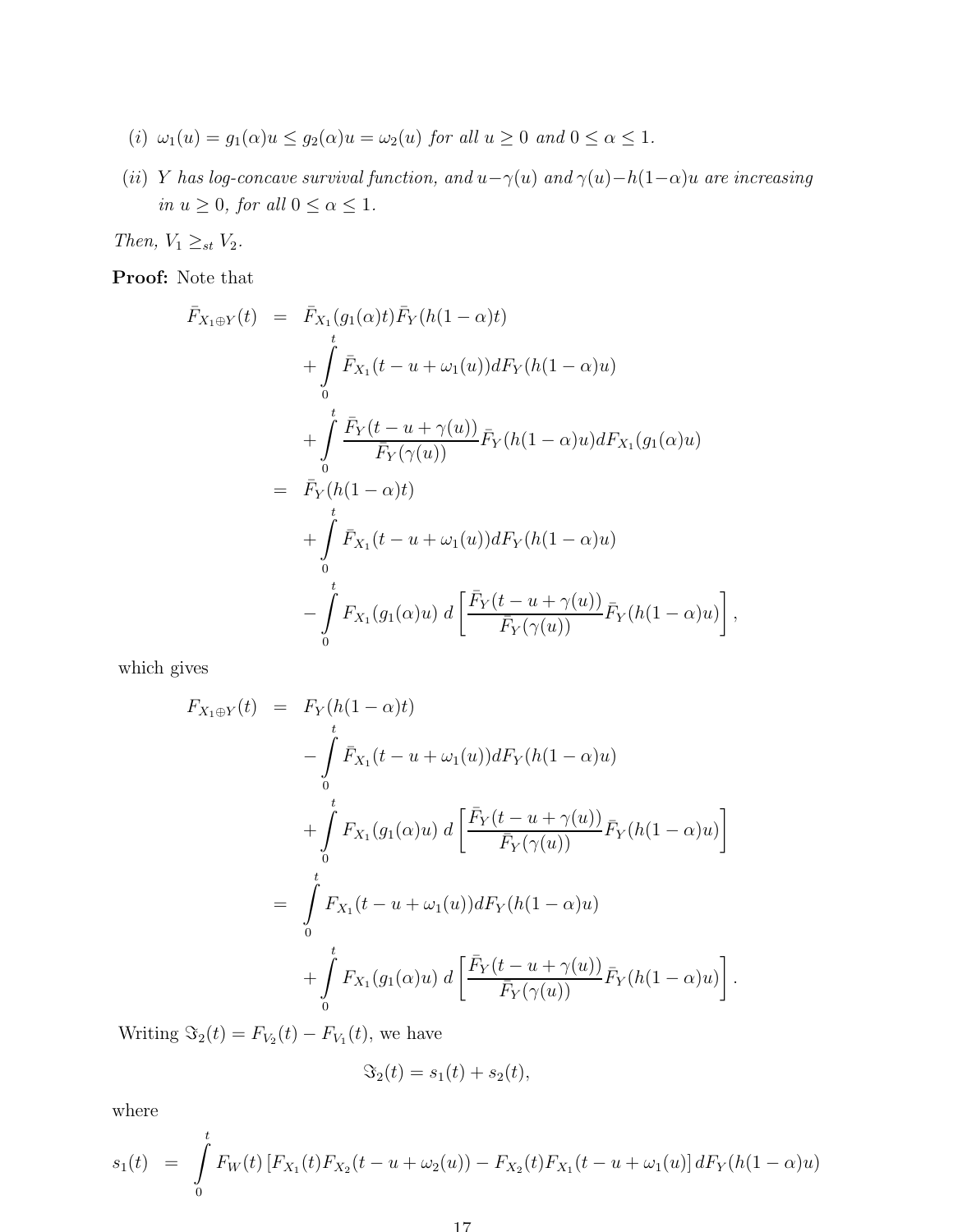$$
s_2(t) = \int_0^t F_W(t) \left[ F_{X_1}(t) F_{X_2}(g_2(\alpha)u) - F_{X_2}(t) F_{X_1}(g_1(\alpha)u) \right] d \left[ \frac{\bar{F}_Y(t - u + \gamma(u))}{\bar{F}_Y(\gamma(u))} \bar{F}_Y(h(1 - \alpha)u) \right]
$$

Since,  $X_1 \geq_{rhr} X_2$  and  $\omega_1(u) = g_1(\alpha)u \leq g_2(\alpha)u = \omega_2(u)$  we have, for all  $u \in [0, t]$ ,

$$
F_{X_1}(t)F_{X_2}(t - u + \omega_2(u)) - F_{X_2}(t)F_{X_1}(t - u + \omega_1(u)) \ge 0
$$
\n(17)

and

$$
F_{X_1}(t)F_{X_2}(g_2(\alpha)u) - F_{X_2}(t)F_{X_1}(g_1(\alpha)u) \ge 0.
$$
\n(18)

.

Again, condition  $(ii)$  implies that (see proof of Theorem 3.1)

$$
\frac{\bar{F}_Y(t - u + \gamma(u))}{\bar{F}_Y(\gamma(u))}\bar{F}_Y(h(1 - \alpha)u \text{ is increasing in } u \ge 0. \tag{19}
$$

Thus, on using (17), (18) and (19) we get that  $s_1(t) \geq 0$  and  $s_2(t) \geq 0$ , and hence the result follows.  $\Box$ 

As a consequence of the above theorem we have the following corollary.

**Corollary 3.3** Let  $\{\omega_i(\cdot), \omega(\cdot)\}\)$  be the set of model functions for  $X_i$ ,  $i = 1, 2, \ldots, n$ , and  $\{\gamma(\cdot), h(\cdot)\}\$ be that for Y. Assume that  $X_1 \geq_{rhr} X_2 \geq_{rhr} \cdots \geq_{rhr} X_n$ . Suppose that the *following conditions hold.*

- (i)  $\omega_1(u) = g_1(\alpha)u \leq g_2(\alpha)u = \omega_2(u) \leq \cdots \leq g_n(\alpha)u = \omega_n(u)$ , for all  $u \geq 0$  and  $0 \leq \alpha \leq 1$ .
- (*ii*) Y has log-concave survival function, and  $u-\gamma(u)$  and  $\gamma(u)-h(1-\alpha)u$  are increasing *in*  $u \geq 0$ *, for all*  $0 \leq \alpha \leq 1$ *.*

Then, 
$$
V_1 \geq_{st} V_2 \geq_{st} \cdots \geq_{st} V_n
$$
.

Concluding Remarks

In this paper, we have considered general load-sharing series and parallel systems. We have shown that, for a load-sharing series (resp. parallel) system, the best strategy to get the optimal system (in the sense of usual stochastic order) is to allocate the redundant component to the weakest (resp. strongest) original component of the system. We have studied the proposed results under cumulative exposer model as well as in a general scenario. The accelerated lifetime model and the virtual age model are used in order to calculate the reliability function of a general load-sharing system. As to the best of our knowledge, there are no results in the literature that deal with allocation strategies for general load-sharing systems, our study might be the first step in this direction. We have considered only series and parallel systems. The study of different allocation strategies for one or more redundant components in a general load-sharing system (for example, k-out-of-n system, coherent system) can constitute a topic for the future research.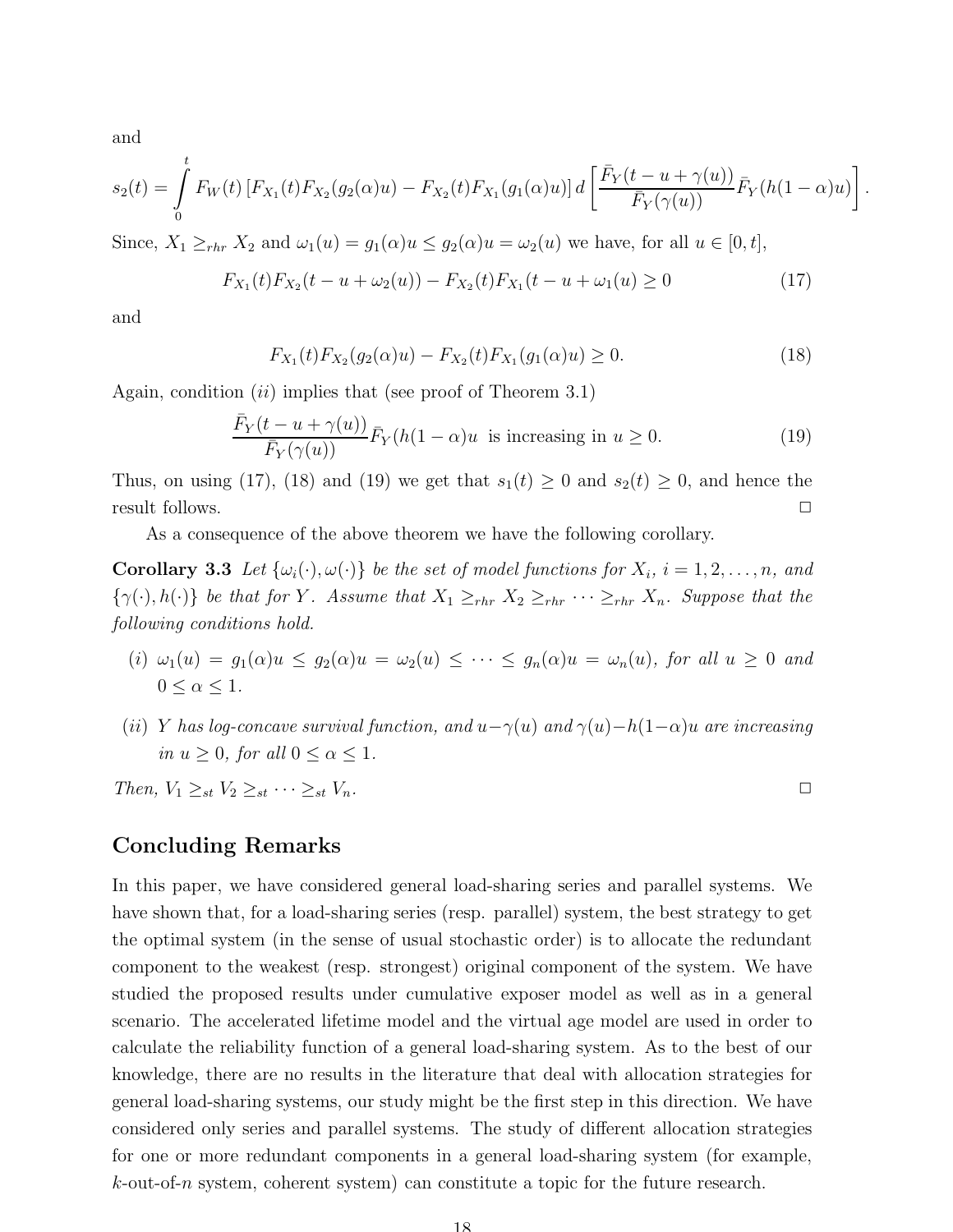### Acknowledgements:

Nil Kamal Hazra sincerely acknowledges the financial support from the University of the Free State, South Africa.

## References

- [1] Barlow, R.E. and Proschan, F. (1965). *Mathematical Theory of Reliability and Life Testing*. John Wiley and Sons, New York.
- [2] Boland, P.J., El-Neweihi, E., and Proschan, F. (1992). Stochastic order for redundancy allocations in series and parallel systems. *Advances in Applied Probability*, 24, 161-171.
- [3] Brito, G., Zequeira, R.I. and Valdés, J.E. (2011). On the hazard rate and reversed hazard rate orderings in two-component series systems with active redundancies. *Statistics and Probability Letters*, 81, 201-206.
- [4] Cha, J.H., Mi, J. and Yun, W.Y. (2008). Modelling a general standby system and evaluation of its performance. *Applied Stochastic Models in Business and Industry*, 24, 159-169.
- [5] Finkelstein, M. (2007). On statistical and information-based virtual age of degrading system. *Reliability Engineering and System Safety*, 92, 676-681.
- [6] Finkelstein, M. (2008). *Failure Rate Modelling for Reliability and Risk*. Springer-Verlag, London.
- [7] Hazra, N.K. and Nanda, A.K. (2014). Component redundancy versus system redundancy in different stochastic orders. *IEEE Transactions on Reliability*, 63, 567-582.
- [8] Hazra, N.K. and Nanda, A.K. (2014). General standby component allocation in series and parallel systems, arXiv:1401.0132 |stat.AP.
- [9] Kapur, K.C. and Lamberson, L.R. (1977). *Reliability in Engineering Design*. Wiley, New York.
- [10] Keccecioglu, D. (1991). *Reliability Engineering Handbook*. Prentice-Hall, New Jersey.
- [11] Kijima, M. (1989). Some results for repairable systems with general repair. *Journal of Applied Probability*, 26, 89-102.
- [12] Li, X., Zhang, Z. and Wu, Y. (2009). Some new results involving general standby systems. *Applied Stochastic Models in Business and Industry*, 25, 632-642.

19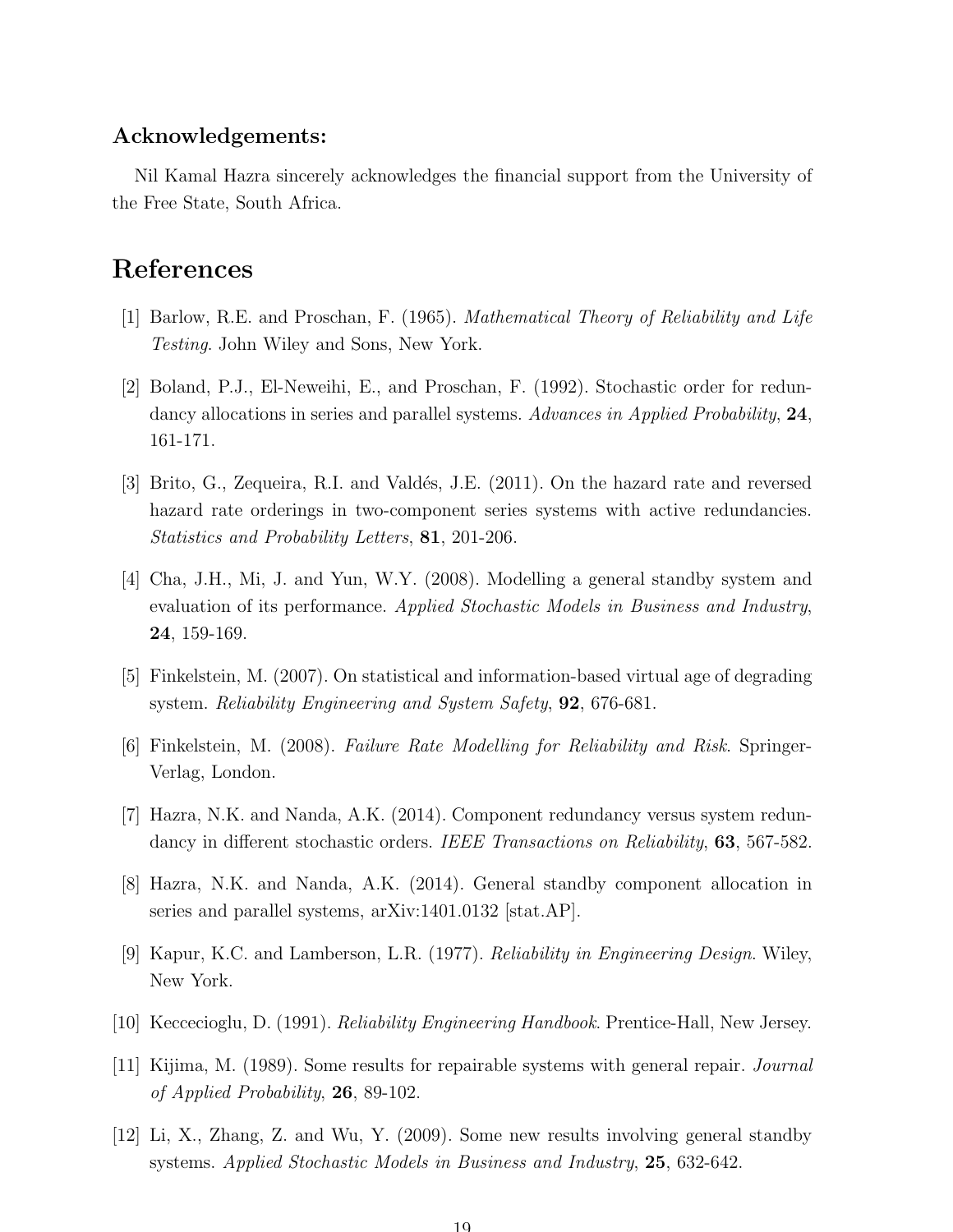- [13] Lin, H.H., Chen, K.H., and Wang, R.T. (1993). A multivariate Exponential sharedload model. *IEEE Transactions on Reliability*, 42, 165-171.
- [14] Liu, H. (1998). Reliability of a load-sharing k-out-of-n:G system: non iid components with arbitrary distributions. *IEEE Transactions on Reliability*, 47, 279-284.
- [15] Misra, A.K. and Misra, N. (2011). A note on active redundancy allocations in kout-of-n systems. *Statistics and Probability Letters*, 81, 1518-1523.
- [16] Misra, N., Misra, A.K. and Dhariyal, I.D. (2011). Active redundancy allocations in series systems. *Probability in the Engineering and Informational Sciences*, 25, 219-235.
- [17] Misra, N., Misra, A.K. and Dhariyal, I.D. (2011). Standby redundancy allocations in series and parallel systems. *Journal of Applied Probability*, 48, 43-55.
- [18] Nelson, W. (1990). *Accelerated Testing: Statistical Methods, Test PLans, and Data Analysis*. Wiley, New York.
- [19] Romera, R., Valdés, J.E. and Zequeira, R.I. (2004). Active redundancy allocation in systems. *IEEE Transactions on Reliability*, 53, 313-318.
- [20] Scheuer, E.M. (1988). Reliability of a  $m$ -out-of-n system when component failure induces higher failure rates in survivors. *IEEE Transactions on Reliability*, 37, 73- 74.
- [21] Shaked, M. and Shanthikumar, J.G. (2007). *Stochastic Orders*. Springer, New York.
- [22] Shao, J. and Lamberson, L.R. (1991). Modeling a shared-load k-out-of-n: G system. *IEEE Transactions on Reliability*, 40, 205-209.
- [23] Shechner, Z. (1984). A load-sharing model: the linear break down rule. *Naval Research Logistics*, 31, 137-144.
- $[24]$  Valdés, J.E. and Zequeira, R.I. (2003). On the optimal allocation of an active redundancy in a two component series system. *Statistics and Probability Letters*, 63, 325-332.
- [25] Valdés, J.E. and Zequeira, R.I. (2006). On the optimal allocation of two active redundancies in a two component series system. *Operations Research Letters*, 34, 49-52.
- [26] Wang, K.S., Huang, J.J., Tsai, Y.T., and Hsu, F.S. (2000). Study of loading policies for unequal strength shared-load system. *Reliability Engineering and System Safety*, 67, 119-128.

 $20$